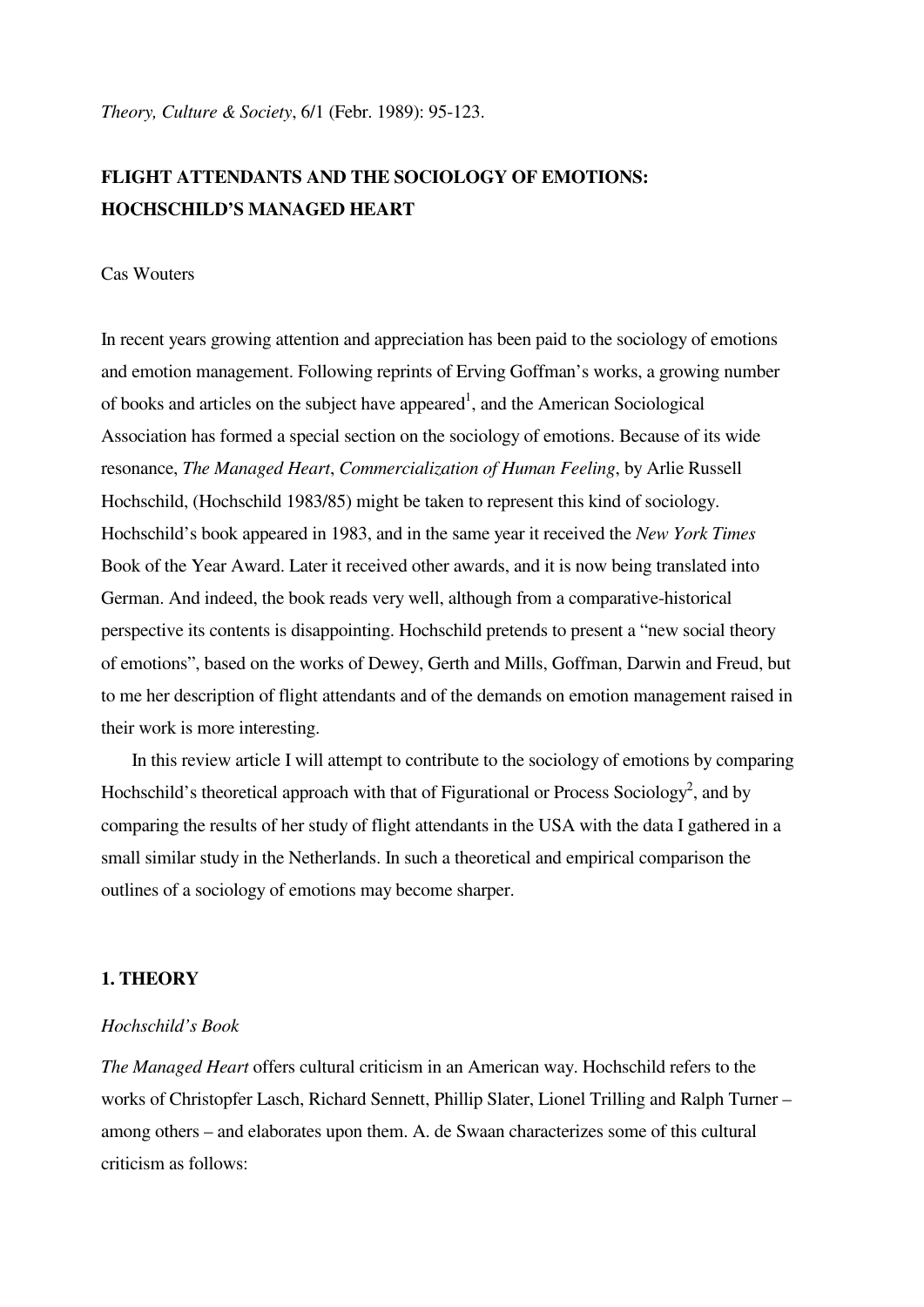What is socially permitted only serves to exploit and control the people better  $-$  a continuation of Marx – and what is socially allowed can never be essential, a nod to Psycho-Analysis. (Swaan 1979)

In Hochschild's book this perspective takes the form of a combination of Goffman's dramaturgical perspective with an American branch of Marxism. It is capitalism and commercialization that threaten the "real self" and "a healthy sense of wholeness". Particularly the "commercialization of human feeling" forces people "to accept as normal the tension they feel between their 'real' and their 'on-stage' selves'' (p.185). This tension is also at the roots of "The Search for Authenticity" – the title of the book's conclusive chapter.

 Hochschild claims her book to be "a set of illustrated ideas of how society uses feeling" (p.17), but it soon becomes clear that to her society means capitalism. The two concepts are often used synonymous, both referring to commercial behaviour, behaviour with a profit motive:

Smiles, moods, feelings and relationships have become 'products', thus belonging more to an organization and less to the self. (p.198)

Of all the organizations that possibly manufacture these 'products', organizations like families, schools, churches and states, she limits herself to commercial ones. Of all the social constraints that might account for changes in the standards of behaviour and feeling, demanding more of emotion management, she only considers commercial constraints seriously.

 In passing she once says that "the engineering of a managed heart is not unknown to socialism" (p.11), but for the rest Hochschild's picture of capitalism remains within the borderlines of the USA.

 Briefly and in passing, Hochschild refers twice to the dangers of acting upon *un*managed feeling, for instance: "managing feeling is an art fundamental to civilized living, and I assume that in broad terms the cost is usually worth the fundamental benefit" (p.21). For the rest of her book she solidly frames a magnifying glass on the *costs* of emotion management and on how these costs are enlarged by a "commercialization of feeling", in the process of which feelings become "subject to the rules of mass production" (p.198).

 In attempting to demonstrate these "human costs", Hochschild uses two conceptual distinctions, one between a 'true' or 'real' self and a 'false' self, the other between 'private'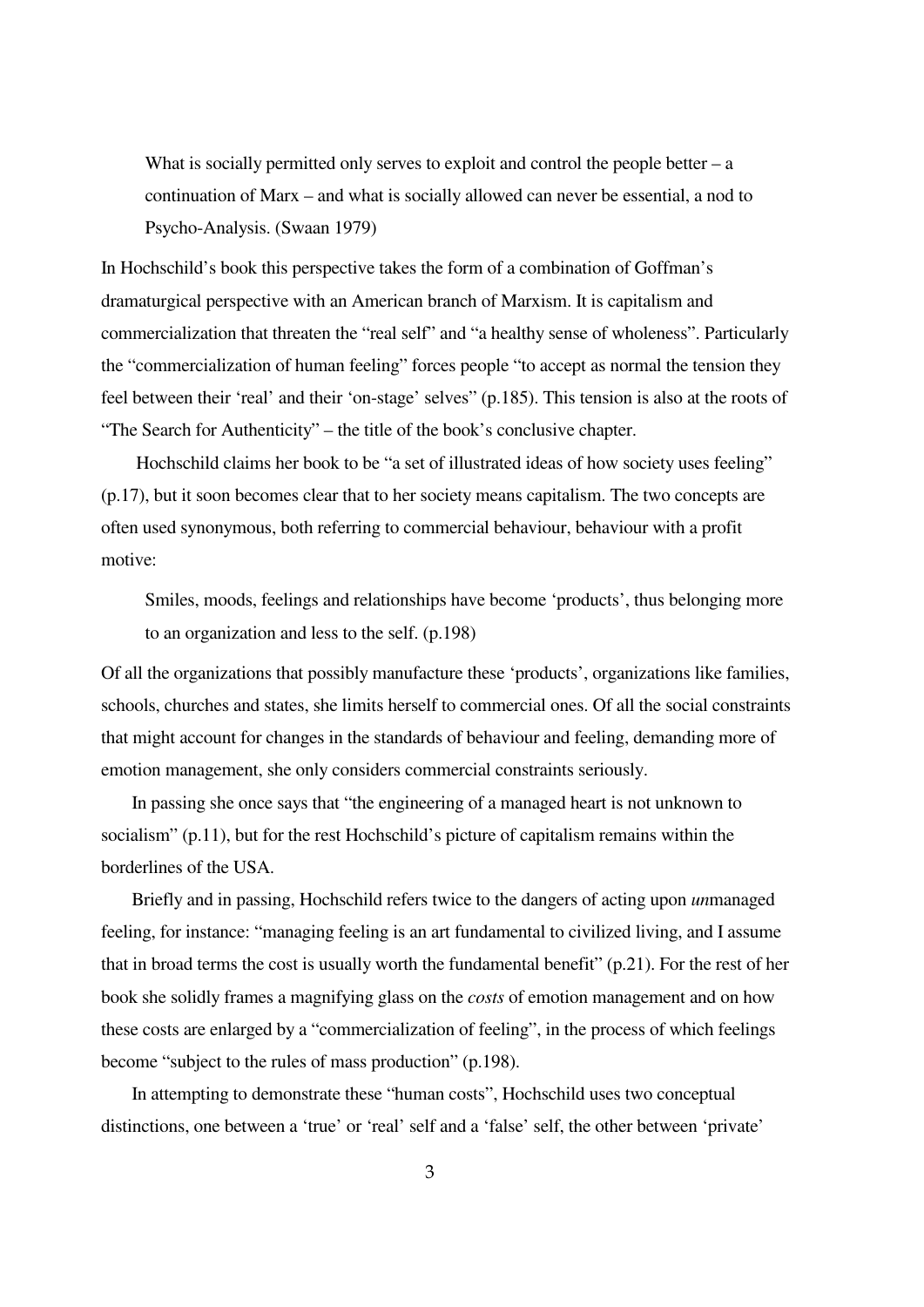and 'public'. Since these distinctions are fundamental to her argument, and are also widely used by others, I will discuss them first.

## *True and False Self*

Hochschild distinguishes two kinds of 'false selves', either what she calls a "healthy false self – the unclaimed (not-really-me) self that enables one to offer the discretion, the kindness and the generosity that Noble Savages tend to lack" – or an "unhealthy false self", either the narcissist, who "feeds insatiable on interactions" or the altruist, who is "overly concerned with the needs of others" (p.195). This formulation raises the question whether any 'real' self is possible at all and what it would mean. Hochschild's answer is that the difference between the false self and the true self lies not in "the actual content of feelings, but in whether we claim them as our own" (p.195). Thus, true selves are true in the eyes of the beholders.

 However, these beholders are not highly respected when dealing with the question: "how can I feel really identified with my work role and with the company without being fused with them?" Referring to her interviews with flight attendants she answers:

In resolving this issue, some workers conclude that only one self (usually the nonwork self) is the 'real' self. Others, and they are in the majority, will decide that each self is meaningful and real in its own different way and time. (p.132/3)

Here we may conclude that Hochschild claims to know better than the majority of 'true self' claimers: they do *not* make the distinction between 'real' and 'false' self at all. For this majority, she continues, "the idea of a separation between the two selves is not only acceptable but welcome to them," thereby clearly referring to the distinction between private and public self. Here, where her empirical evidence invalidates her use of the distinction between 'true' and 'false' self, she simply changes to the private-public one. This is a telling example of her inclination to use the two distinctions interchangeably.

## *Private and Public Self*

The whole book is designed on the basis of this distinction: the first part deals with the private sector, the second with the public domain of work. In the first part, Hochschild combines a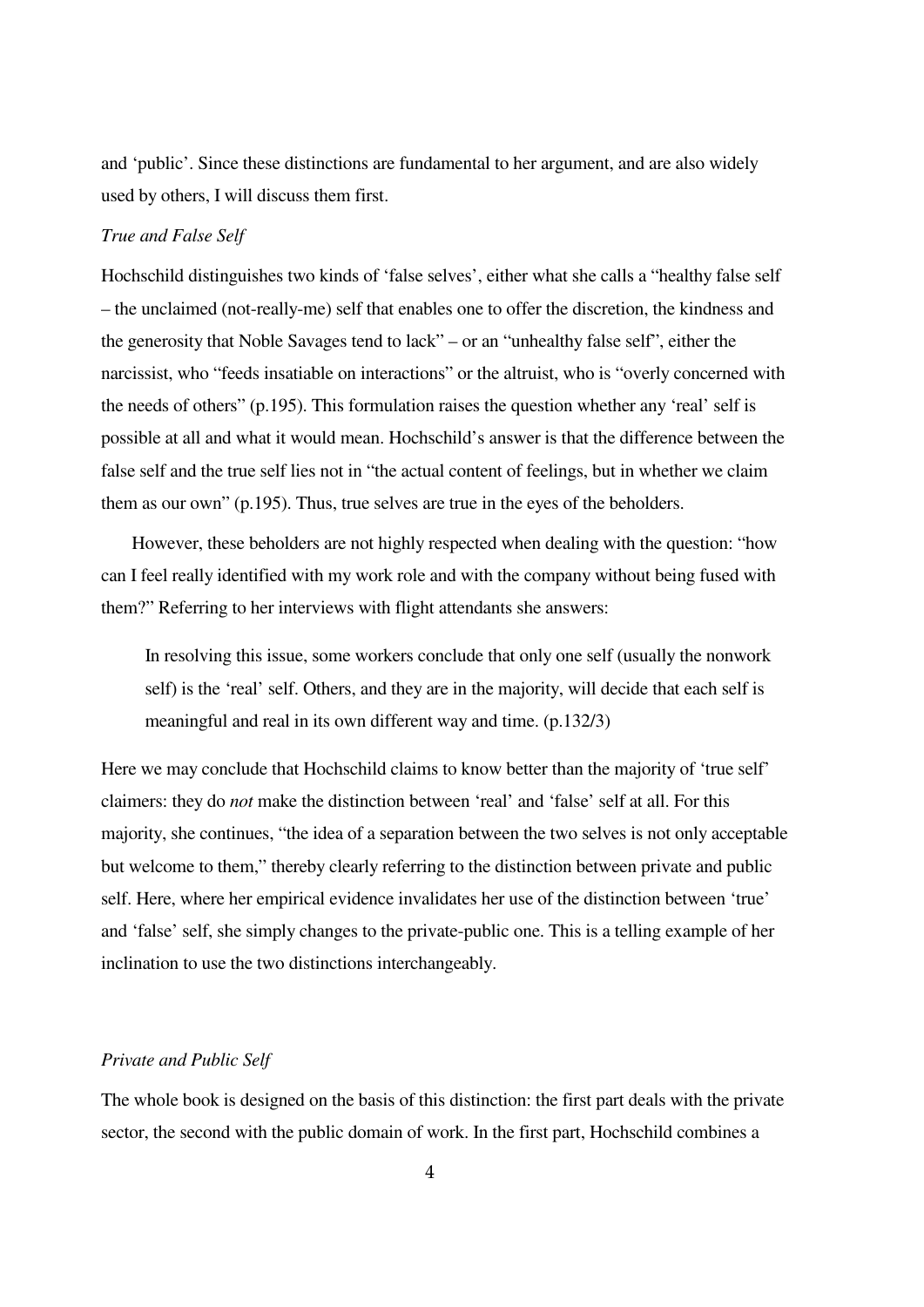dramaturgical perspective on private life with exchange theory: emotion management is "guided" by feeling rules and "applied" in "interpersonal exchanges" and "taken together, emotion work, feeling rules and interpersonal exchange make up our private emotional system" (p.76). A basic idea of her book is that private emotional systems of private individuals are taken to the public market. In private life, the "individual navigation of the emotional waters ... has the purpose of welfare and pleasure" (p.119). When this navigation takes place in the public domain, "a profit motive slips in" and it becomes "processed, standardized and subjected to hierarchical control" (p.153). So it seems that Hochschild has selected the private self to be the real 'real' self.

 "In describing the private and public face of an *emotional system*, and showing how it works" (p.12) – the declared aim of this book – Hochschild uses the private-public distinction as a morally laden dichotomy. An ideal-image and a bugaboo are opposed to each other:

In private life we are free to question the going rate of exchange and free to negotiate a new one. If we are not satisfied we can leave; many friendships and marriages die of inequality. But in the public world of work, it is often part of an individual's job to accept uneven exchanges, to be treated with disrespect or anger by a client... (p.85)

In reality this dichotomy is a continuum: in private life too one quite often has to accept disrespect or anger, and in the public world of work the going rate of exchange is often questioned and a new one negotiated. Most marriages and friendships do *not* die of inequality and more or less foster a *figuration ideal of harmonious inequality* (Stolk and Wouters 1983/85, Wouters 1986). In another context, Hochschild too describes most marriages as being unequal, for instance when she writes "unlike other subordinates, women seek primary ties with a supplier... in marriage" (p.196). Furthermore, in many cases one may feel more free to quit a job than to break up a friendship or a marriage. Probably most people live through a larger number of jobs than marriages. In another chapter Hochschild herself says that the freedom to negotiate in private life is limited, since family life "imposes emotional obligations of its own" (p.69). "In fact," she says, "the deeper the bond, the more emotion work, and the more unconscious we are of it. In the most personal bonds, then, emotion work is likely to be the strongest" (p.68). In another context the importance of institutions like church, school and family for emotion management -not the state- is acknowledged in a note (p.13). Here she implicitly admits that in private life the management of emotions also happens according to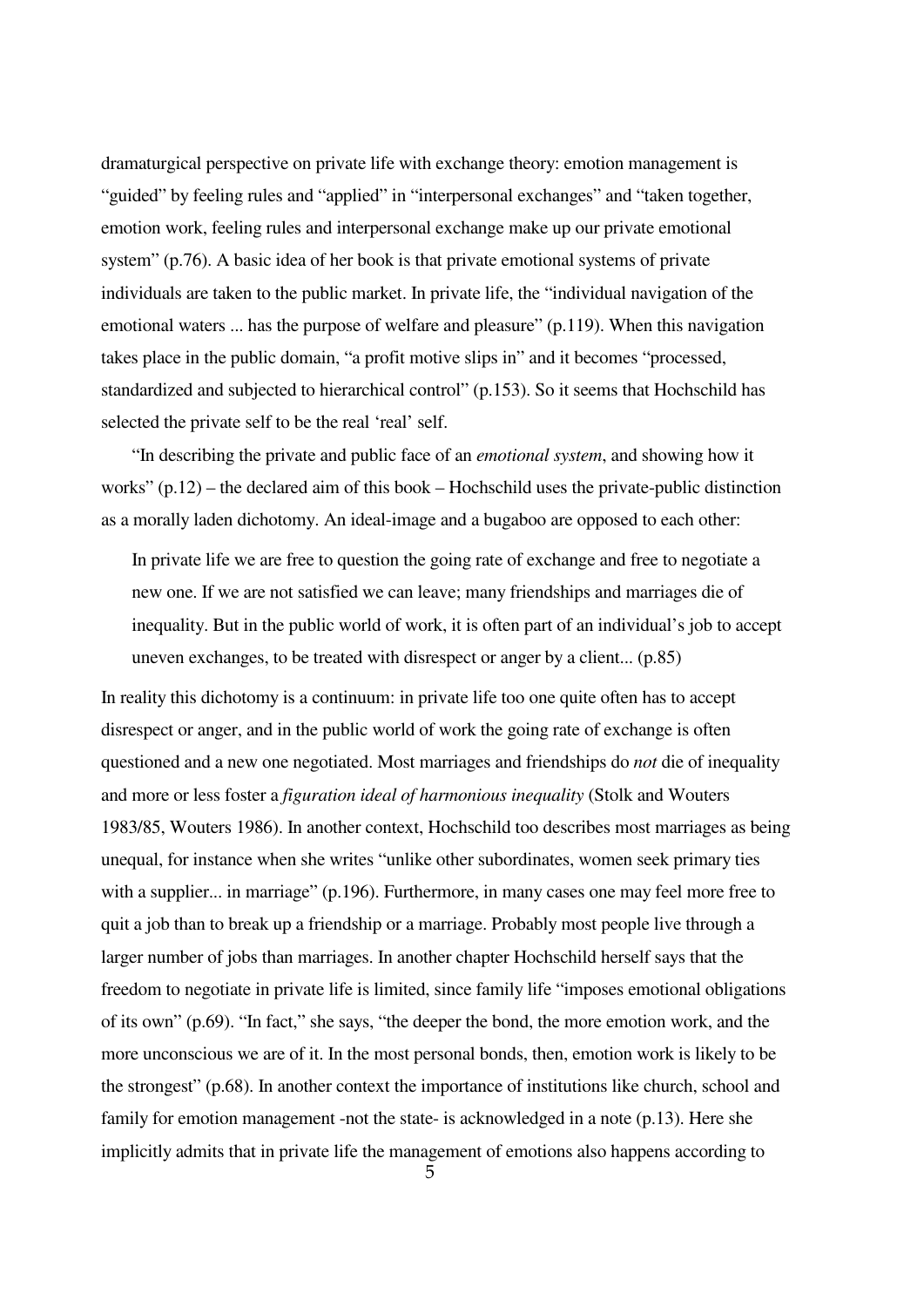standardized social forms, thereby muddling the private-public distinction. But there is more. For instance when she speaks of a "private emotional system" the term private can only mean individual. This happens in many instances. There is even more confusion in formulations like: "This emotion system works privately, often free of observation. It is a vital aspect of deep private bonds and also affords a way of talking about them" (p.56). Here, all connotations of private as opposed to public, of individual as opposed to social, of alone as opposed to together and of a selective and reflexive inner process as opposed to an "outer context" (p.37) are entangled.

#### *Construction of Argument 1: Dichotomies*

In order to maintain her austere distinction between private and public, Hochschild had to build some artificial constructions into her argument. In the first place, there is the suggestion of a pre-institutionalized private self, an area where individuals escape the pressures of institutionalized emotion management: "in private life ... the person is the *locus* of the acting process. ...when institutions are involved, ... various elements of acting are taken away from the individual ... the locus of acting, of emotion management, moves up to the level of the institution" (p.49). Here, as elsewhere, Hochschild clearly presents herself as defending the 'free' and 'real' and 'private' emotional life against attacks by big corporations in order to keep at least some of it "forever wild" (p.22). It is for this 'cause', that private life is stripped from the pressures of institutions.

 Also the public world is simplified to fit this 'cause'. In the first place it is reduced to capitalistic enterprises whose profit motive leads to "the exploitation of the bottom by the top" (p.12). Furthermore, Hochschild dichotomizes the interests of (airline) companies and workers, while neglecting those of clients or customers: "smiling is separated from its usual function, which is to express a personal feeling, and attached to another one - expressing a company feeling" (p.127) and, "They are not selling themselves, they are selling the company" (p.109). Dichotomous formulations like these deny that workers, customers and companies to some extent *do* have common interests and they depict flight attendants as perfect company robots.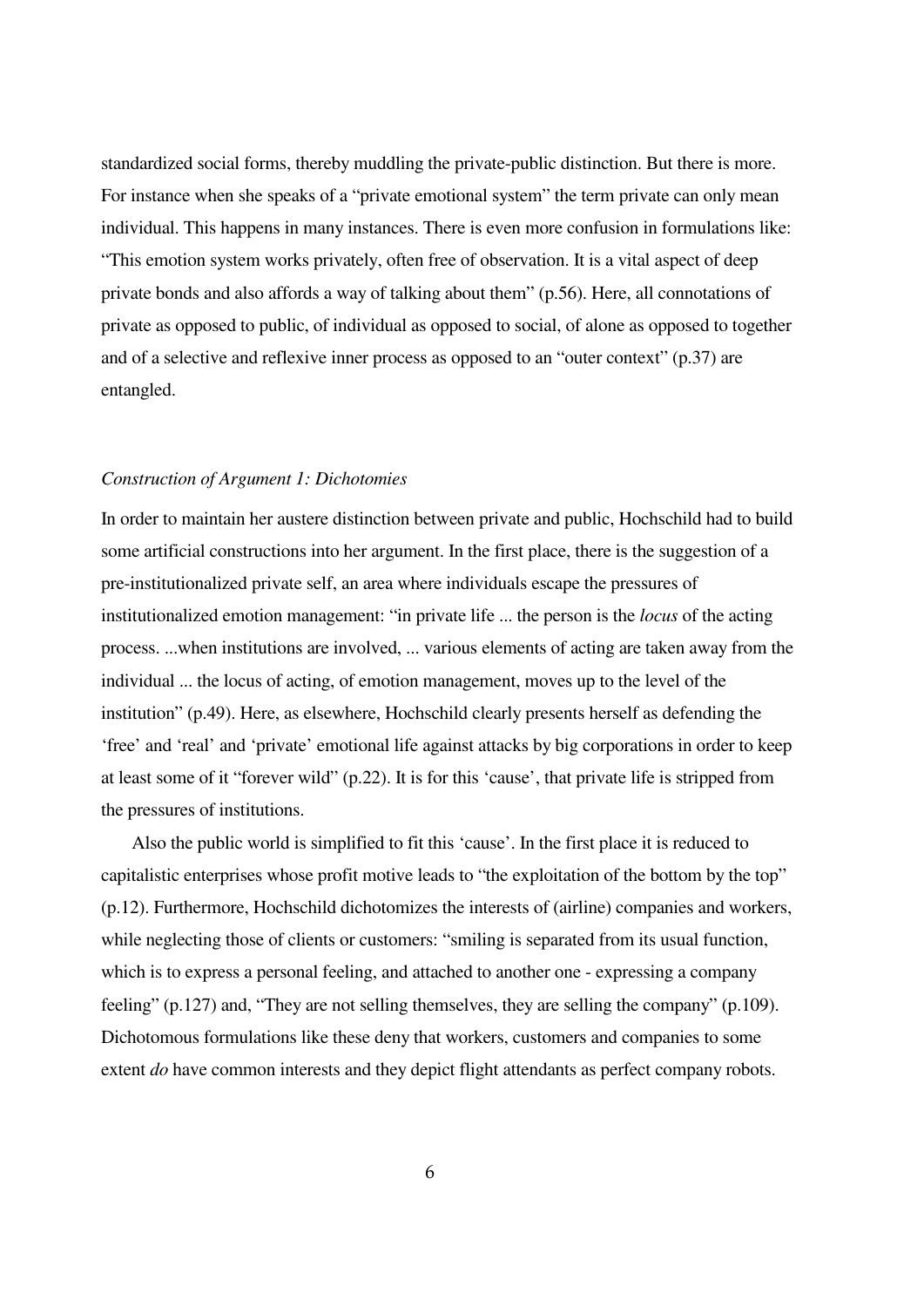## *Construction of Argument 2: "The True Professions"*

A similar construction is the limitation of emotional labour jobs to those that require "the monitoring of emotional labor by supervisors." Thus the labour of "the true professions" (p.156) -doctors, lawyers, social workers, salesmen, teachers, therapists, alongside people working for the media, marketing and public relations - is excluded, because these people "supervise their own emotional labor" (p.153). But, why not argue that, next to prostitutes – who also do not work with "an emotion supervisor immediately on hand" (p.153) and whose "emotional style of offering the service is part of the service itself" (p.5) – *all* these people *preeminently* perform emotional labour jobs? People who supervise there own emotional labour obviously have jobs which put stronger demands on their emotion management. This exclusion is especially hard to understand since Hochschild starts out by clearly considering and discussing *all* emotional labour jobs (p.11). Only near the end of the book does one discover that she theoretically disregards most of them.

 People who supervise their own emotional labour are generally considered to be well off. Their income and reputation might decrease the impressiveness of the 'exploitation' and the 'costs' of emotional labour, and perhaps that is why they are excluded. This interpretation is strengthened by Hochschild's justification of selecting "exaggerated cases" as representations of the public world of work: "it gives sharper point to the general case about emotion work in public life. The reason for exaggerating the case is to show just how far the demands for emotional labor can go" (p.13/4).

#### *Construction of Argument 3: Transmutation*

Hochschild's whole theory is built to serve her 'cause': it is because the public world exploits the private that there is a need for "a theory that allows us to see how institutions control us through not only surveillance of our behavior but also of our feelings: a social theory of emotion" (p.218).

 In building this theory, after having separated the private and the public world into artificial extremes, she was obliged to construct a conceptual tool that could function as a bridge. No wonder the tool she presents is artificial too, and this may explain why she refers to it as a "grand word" or, "the grand phrase 'transmutation of an emotional system'" (p.19). This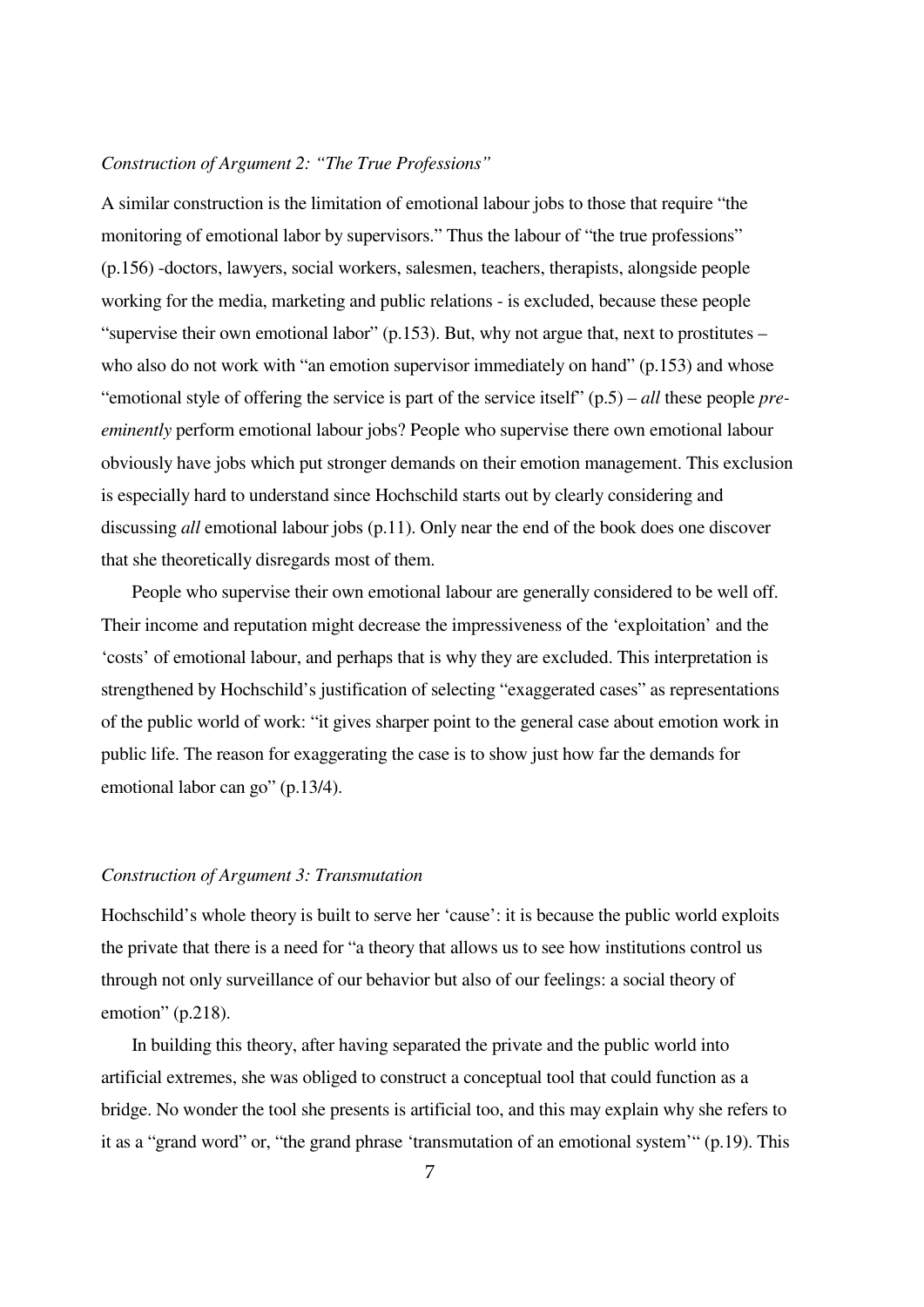'transmutation' takes place when the 'private emotional system' comes to "fall under the sway of large organizations, social engineering, and the profit motive" (p.19).

 One of the places where the artificiality of the concept of transmutation becomes apparent, is her exposition - in a chapter on differences in emotion management according to gender, social class and child rearing practices - of the family as a "training ground for the transmutation" (p.156). Drawing upon the work of Melvin Kohn, who found that middle class parents are "more likely to sanction what they later infer to be a child's feeling and intent whereas working class parents are more likely to sanction behavior itself" (p.158), she concludes that middle class children "learn that it is important to know how to manage feeling" and how to "make feelings into instruments we can use" (p.158/9). This they learn in the family, in private, mostly from their fathers<sup>3</sup>: "big emotion workers tend to raise little ones" (p.156). Here the private-public direction of the transmutation momentum is contradicted: it goes the other way around. Kohn demonstrated "that fathers whose own jobs entail selfdirection value self-direction in their children whereas fathers whose work requires conformity and close supervision value obedience" (p.258). In other words, middle class children have a greater opportunity to become themselves the supervisors of their emotion management, whereas working class children, also later in life, will stay more dependent upon "an emotion supervisor immediately on hand" (p.153).

 In this description a social inheritance of self-regulation between generations along the lines of social class is implicit. This view is not compatible with that of a 'real self' hidden somewhere in private life or self. Hochschild seems to conceal this contradiction by writing: "How feelings are dealt with in families may be determined not so much by social class as by the overall design of emotional labor..." (p.159). What exactly she means by this *overall design* remains in the dark; she says no more. What she does say however, is: "If jobs that call for emotional labor grow and expand ... the emotional system itself -emotion work, feeling rules and social exchange, as they come into play in a 'personal control system' - will grow in importance as a way through which people are persuaded and controlled both on the job and off" (p.160). This she casually calls a *general social track*.

 Here, for a moment, Hochschild came close to a developmental perspective, to a perception of structured changes in patterns of drive and affect control in society at large. But, a dynamic approach to emotion systems changing collectively in a "general social track" would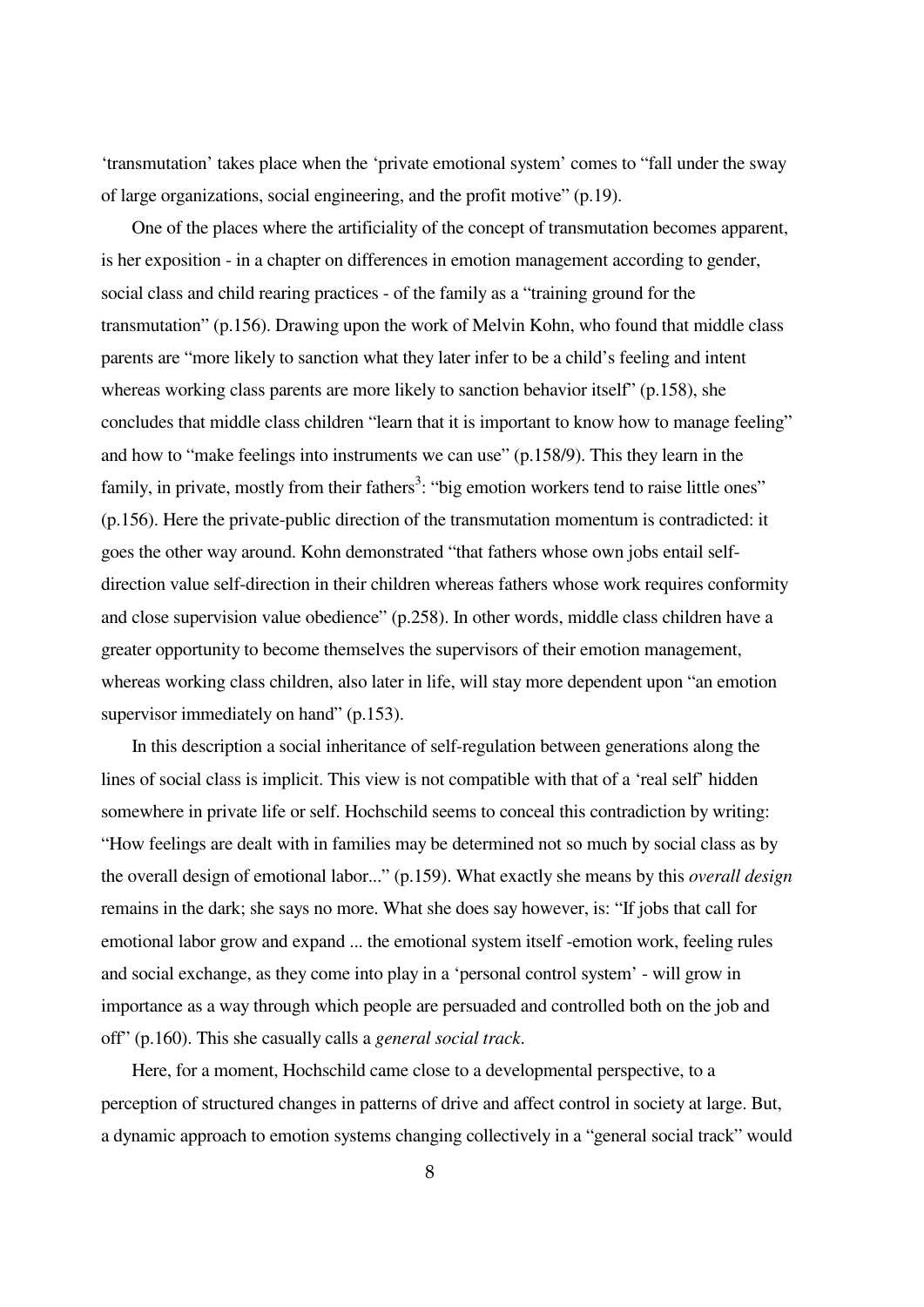endanger her own theoretical framework. Only once she almost secretly and certainly without any theoretical elaboration seems to account for a reverse gear, a 'recycling':

The transmutation of emotional life ... already fans out across the whole class system. Commercial conventions of feeling are being recycled back into individual private lives; emotional life now appears under new management. (160)

Here Hochschild has decidedly chosen the private egg as predecessor of the public hen.

 In discussing feeling rules she also seems to perceive social changes and pressures that go beyond the transmutation from private to public. Feeling rules, she writes, are "socially variable and historically changing" (p.250), and "it is mainly the authorities who are the keepers of feeling rules" (p.75). Authorities range from fathers and mothers to "the very top of the upper class," people of whom Hochschild observes: "their notions of what is funny, what to beware of, how grateful to feel, and how hostile one should be to outsiders will become an official culture..." (p.155). In this process these notions may become part of the dominant code of behaviour and feeling, of etiquette and 'deep etiquette', or, as Hochschild once calls them: "society's guidelines, the promptings of an unseen director" (p.85). Hochschild does not elaborate upon this process, or upon its implications for her theory. The egg-hen sequence from private to public is simply presupposed, and contradictions in this relationship are left for the reader to solve.

## *Theory of Emotions*

In an Appendix to the book, called "Models of Emotion: From Darwin to Goffman," indicating how much she owes to the latter, Hochschild formulates her theory of emotions. She starts out to present a review of research and theories on emotions, on which she builds her "new social theory of emotions." In this building process she borrows from here, adds elements from there and rather abruptly sums it all up, declaring to be "joining three theoretical currents" (p.222). What exactly is summed up and how it is done, remains implicit. Also the relation between this appendix-theory and her theoretical concept of a 'private emotional system' -used to structure the book- is not made explicit. The reader has to find out for himself or take a guess.

 A more fundamental problem in Hochschild's theorizing stems from the fact that she hardly considers learned, internalized controls of emotions. Both in her theory and in the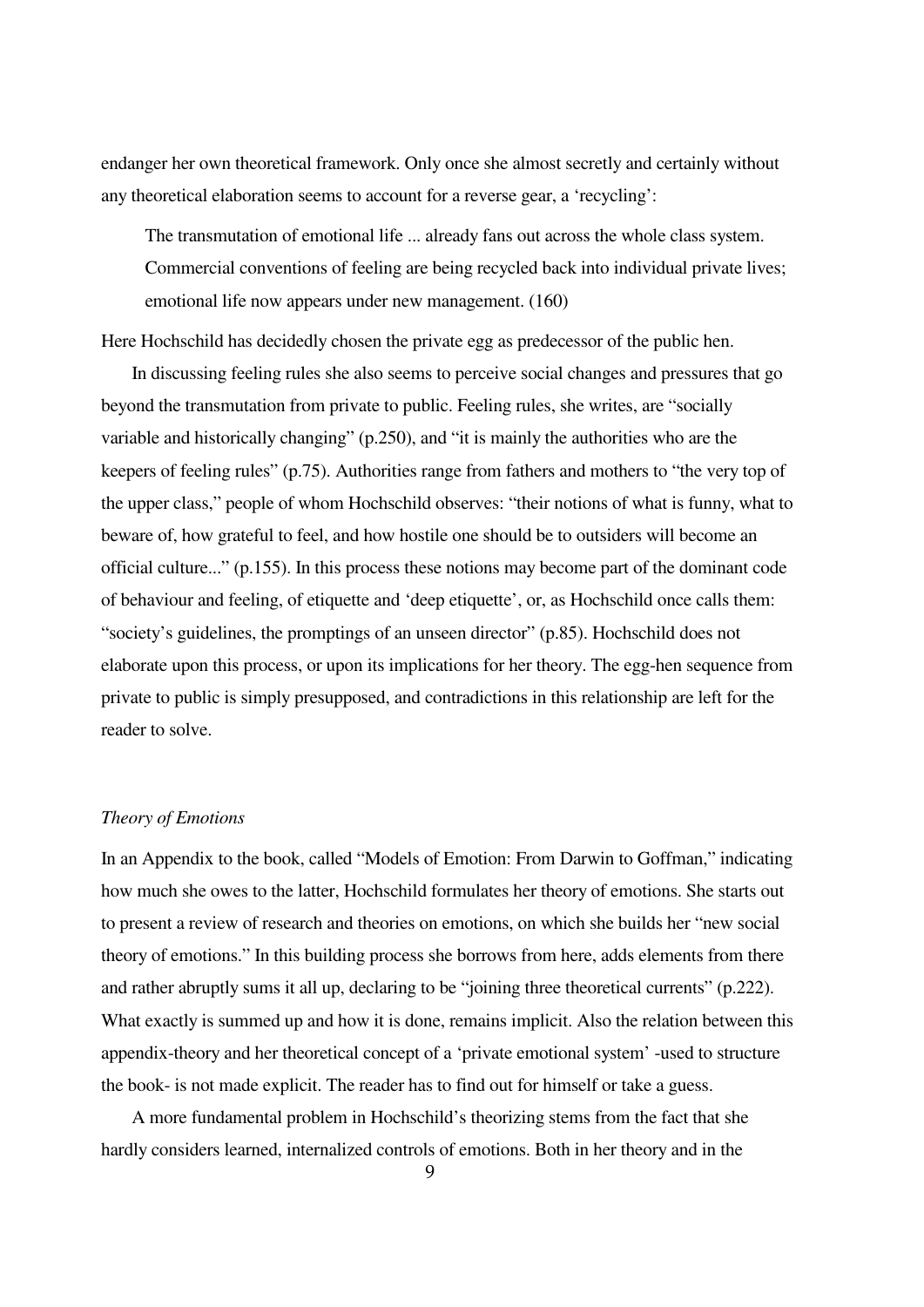theoretical concept, emotions are not, or not clearly related to a person's learned selfregulation. Her theory simply does not allow for different balances of emotional impulses and counter-impulses. On the whole she tends to locate emotional controls *outside* the individual. In most of her formulations she creates an image of a free and independent individual with a natural self-regulation of his own, only helped by some outside guidance. She thereby suggests that, if societies and institutions could only be stopped doing this, the natural self-regulation of individuals would become liberated. But, compared to other animals, human beings are born with very little natural self-regulation. Their natural or unlearned forms of steering conduct are - or better, have become - subordinated to learned forms, developed in earlier generations. They *do* have a natural disposition to learn to regulate themselves, but in order to become fully functioning human beings, they have to learn to regulate themselves according to the *social*  habitus<sup>4</sup>, i.e. the learned social standards of controlling one's drives and emotions. On every level, this learned self-regulation takes the form of a tension balance between emotional impulses and emotion controlling counter-impulses. In Hochschild's theoretical approach these counter-impulses appear as feeling rules that 'guide'; there is no balance, the learned social standards are reduced to "the company's Standard Practices Division" and to "social factors [that - from outside (C.W.)] influence what we expect and thus what feelings 'signal'."(222) Her "three-part account of emotion" (p.223) and her "private emotion system" are rather heavily built upon an image of human beings that Norbert Elias has called 'homo clausus': "a human self-image according to which the true self of a person is hidden deep inside - one cannot be quite sure inside of what" (Elias 1987a: 356).

## *Is There a General Social Track?*

Hochschild uses a short-term perspective that in some respects is misleading. In a long-term perspective, the private-public distinction on which the book is based, is a very recent one. Even today there are many societies in earlier stages of development, where it has little or no meaning for its people. For instance the social importance given to privacy - the wish to be alone for a while - is only a few decades old and is almost completely limited to complex, industrial societies (cf. *From Social Distance to Privacy* in Wouters 1987:419-22). Reading Hochschild's book, one would believe they are ubiquitous.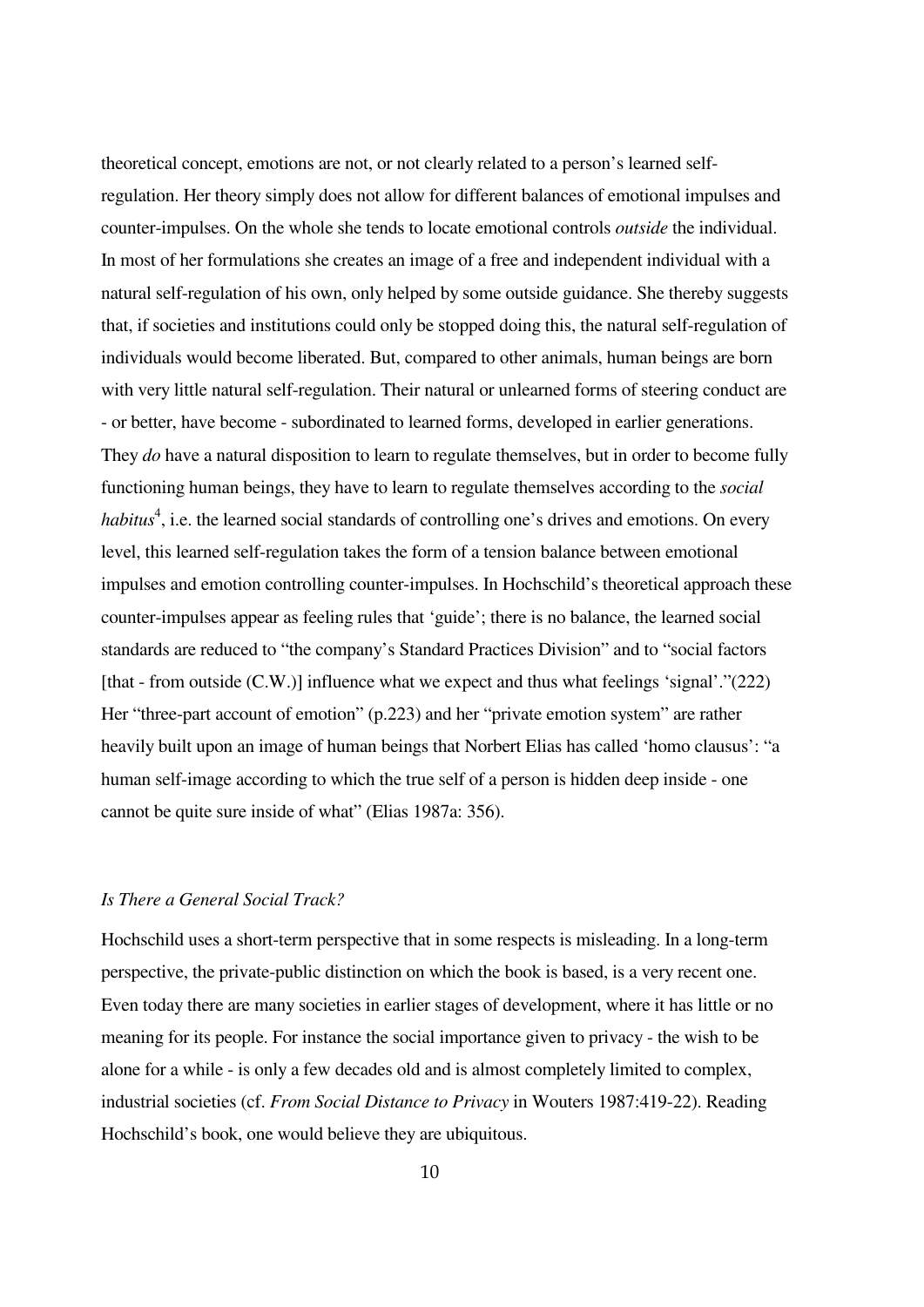In other respects Hochschild writes as if she deals with recent novelties, while in fact she is concerned with developments that have been on-going for millennia. For instance when she writes "it is not simply individuals who manage their feelings in order to do a job; whole organizations have entered the game" (p.185), she suggests that only recently have organizations taken over from individuals. Formulations such as these obviously neglect the general social track in which such organizations have been expanding for centuries. The organizations of tribal chiefs, kings, warriors and priests, of statesmen, diplomats, mayors and other magistrates were all deeply involved in 'the game' of controlling emotion management. Even during the ages in which people learned to control fire there must have been some form of social organization and social control. The fire could only be kept burning and yet cause no damage, through social organization, and thus through the social control and self-control that getting organized and controlling the fear of fire required (cf. Goudsblom 1987). The same goes for the Agrarian and Industrial Revolutions. The people in charge of the organizations involved in these long-term processes met all the requirements that Hochschild sets for 'emotional labor jobs': the social planning and organizing (1) required lots of face to face contacts, (2) wherein emotional states in other persons were to be produced and (3) a degree of social control over emotional activities of all concerned was needed. In the 'general social track' of differentiation and integration of social functions and expanding inter-dependency networks, more and more people came to have emotional labor jobs, also people in nonleading positions - like flight attendants.

 Developments in standards of behaviour and feeling do not stop at the borders of either public or private life; to live up to them signifies overall demands on emotion economy, an overall pattern of self-regulation, sort of an "overall design of emotion management." Hochschild only deals with the process of commercialization in this century. In the more remote past she apparently visualizes a more ideal society: "what was once a private act of emotion management is now sold as labor" and "what was once a privately negotiated rule of feeling or display is now set by the company's Standard Practices Division" (p.186). But, such an ideal society never existed. Emotion management was never only a private act, nor were rules of feeling ever only privately negotiated.

11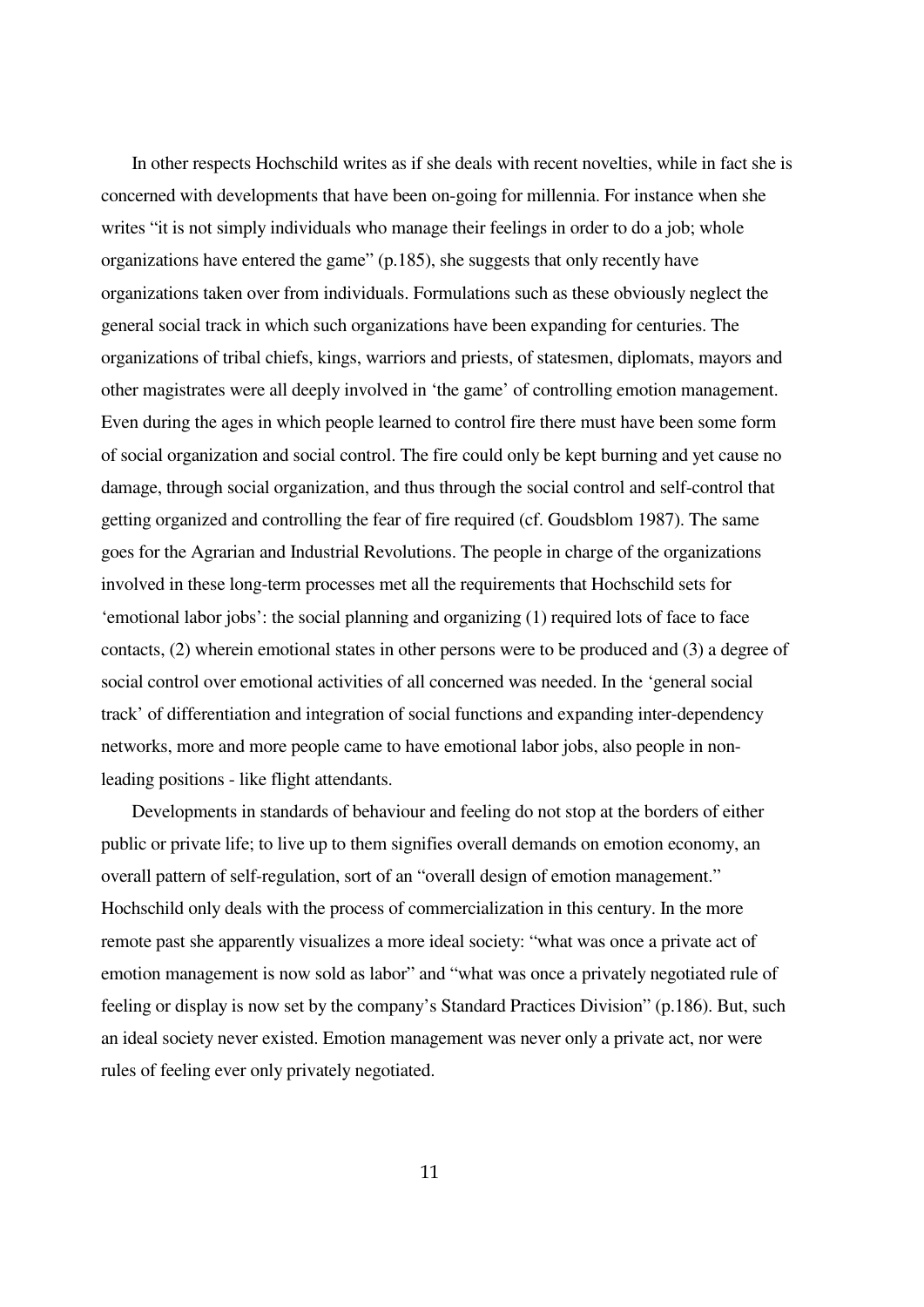## *The Civilizing of Emotions and Informalization*

Hochschild's outlook can be confronted with one that is almost diametrically opposed to it, a view in which the rules of feeling and display have changed rather in the opposite direction. There is enough empirical data to show that during approximately the last hundred years the models of emotional exchange have become more varied, more escapable and more open for idiosyncratic nuances, thus less rigid and coercive (Wouters 1977,1986,1987; Swaan 1979/81). These changes are generally referred to as the "permissive society", sometimes as the "Expressive Revolution"<sup>5</sup> and they are also conceptualized as *informalization*. This informalization contrasts sharply with Hochschild's conclusion that "emotional exchanges that were once idiosyncratic and escapable are now standardized and unavoidable" (p.186). Insofar as she means that social constraints toward self-constraints and demands on emotion management have increased and intensified: indeed they have. But, this was exactly the basis for the considerable increase of behavioural and emotional alternatives in this century. Before that time the dominant standards of behaviour and feeling moved toward a decrease in alternatives, toward stricter demands on emotion management. A remark by Caxton in his "Book of Curtesye", "Thingis somtyme alowed is now repreuid" (quoted in Elias 1978: 82) symbolizes this formalization. From the end of last century on, the opposite "things formerly reproved are now allowed" expresses the direction of the civilizing process: the dominant modes of social conduct, symbolizing institutionalized power relationships, came to be more and more ignored and attacked, leading to growing negotiability and leniency in the ways people oppose and cooperate with each other. In this respect this long-term informalization can be interpreted as a reversal of a long-term trend, while it is a continuation as far as demands on affect economy and management of drives and emotions are concerned. Only stronger, more even and all-round self-restraints allow for greater sensitivity and flexibility in social conduct.

 Although Hochschild magnifies the first and belittles the latter, yet she makes insightful remarks about the way in which individuals learn to regulate themselves. While learning to manage emotions "we contribute to the creation of it," she writes. "If this is so," she continues, "what we think of as intrinsic to feeling or emotion may have always been shaped to social form and put to civic use" (p.18). There are many moments of "emotive dissonance" (p.90). Indeed, "The task of managing an estrangement between self and feeling and between self and display" (p.131) has to be performed. If the required behaviour is refused or when it is too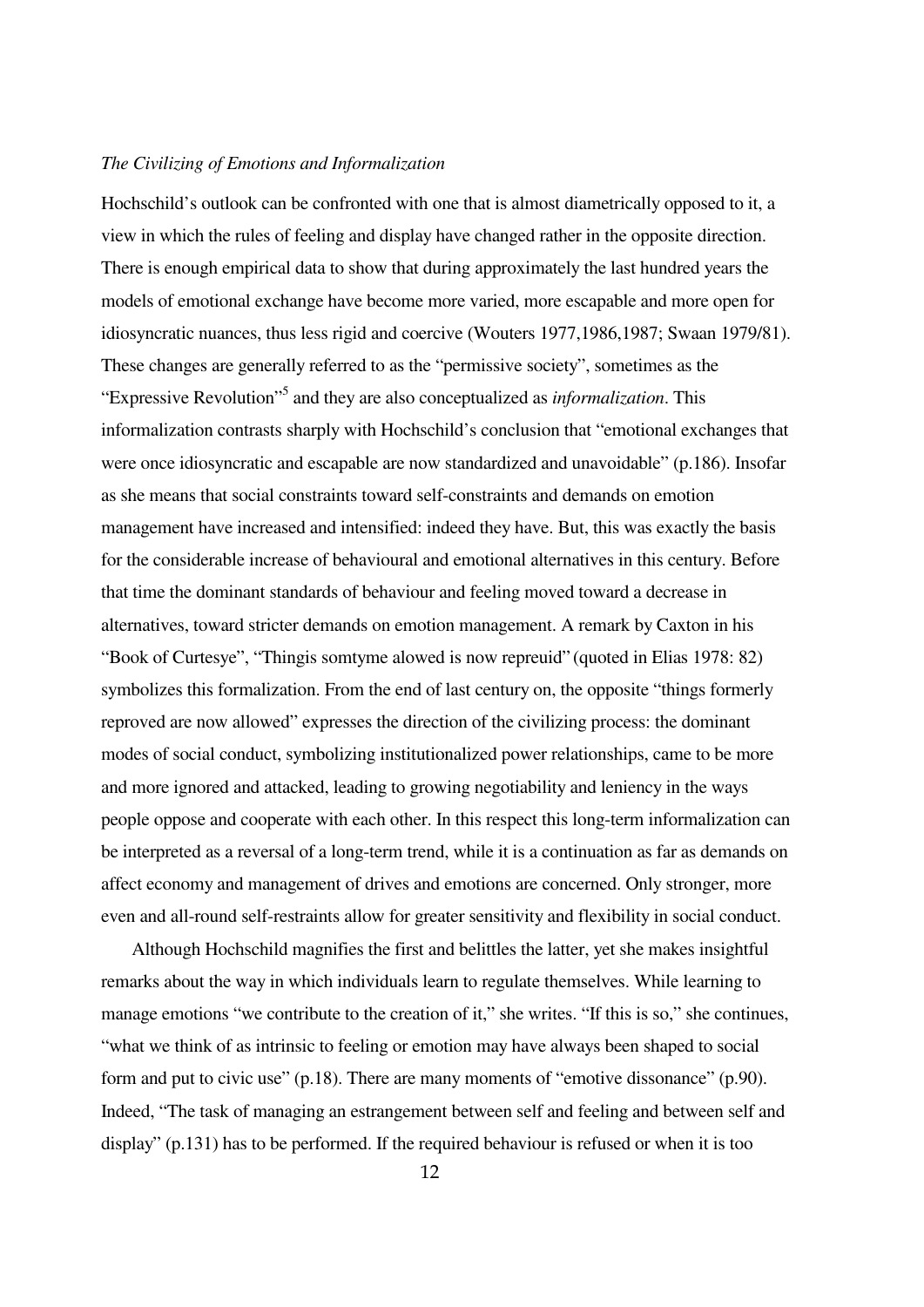obviously not done 'in the right spirit', straightforward punishment or other forms of sanctioning may be expected. Therefore, Hochschild's observation "when display is required ... it is usually feeling that has to change" (p.90) seems to be generally valid. 'Usually', that is, when the dominant codes require to overcome the tension between feeling and display "the essential problem is how to adjust one's self to the role in a way that allows some flow of self into the role but minimizes the stress the role puts on the self" (p.188). Indeed, one may find a balance "either by changing what we feel or by changing what we feign" (p.90) and the risks are "losing the signal function of feeling" or "losing the signal function of display" (p.21). The tension seems to balance between managing the heart or being managed by it, between detachment and involvement. The tensile force of this tension balance coincides with the ways in which people allow themselves to give in to their impulses and the needs of self-interests, while at the same time giving in to the need and the coercion to take others into account. Norbert Elias conceptualized this as a We–*I Balance*<sup>6</sup>. In Hochschild's account, this tension only seems to create individual problems that will spread together with commercialization. The limitedness of this stand is demonstrated already by the majority of interviewed flight attendants who reduced or resolved the tension between a 'real' and 'acted self' by deciding "that each self is meaningful and real in its own different way and time" (p.133). Moreover, my study of the emotion management of flight attendants may serve as an example of the fact that in recent decades more and more people have acquired greater skills in narrowing or closing the gap between feeling and display – an aspect of the process of informalization. In expanding and differentiating interdependency networks people have pressured each other to a stronger tensile force of their We–I Balance. A small excursion on this point may enhance the understanding of the changes in the working conditions in the microcosms of airplanes.

## *Avoidance Behaviour and Social Mixing*

Behavioural codes expressing social distance and distinction changed when established groups had to accommodate. Where once representatives of these classes either avoided each other or related to each other in relative strict and hierarchical ways, all were gradually forced to take more of each other more into account. At the end of last century avoidance behaviour was still very marked, and openly advocated: 'The Englishman STERNE very aptly commented: bad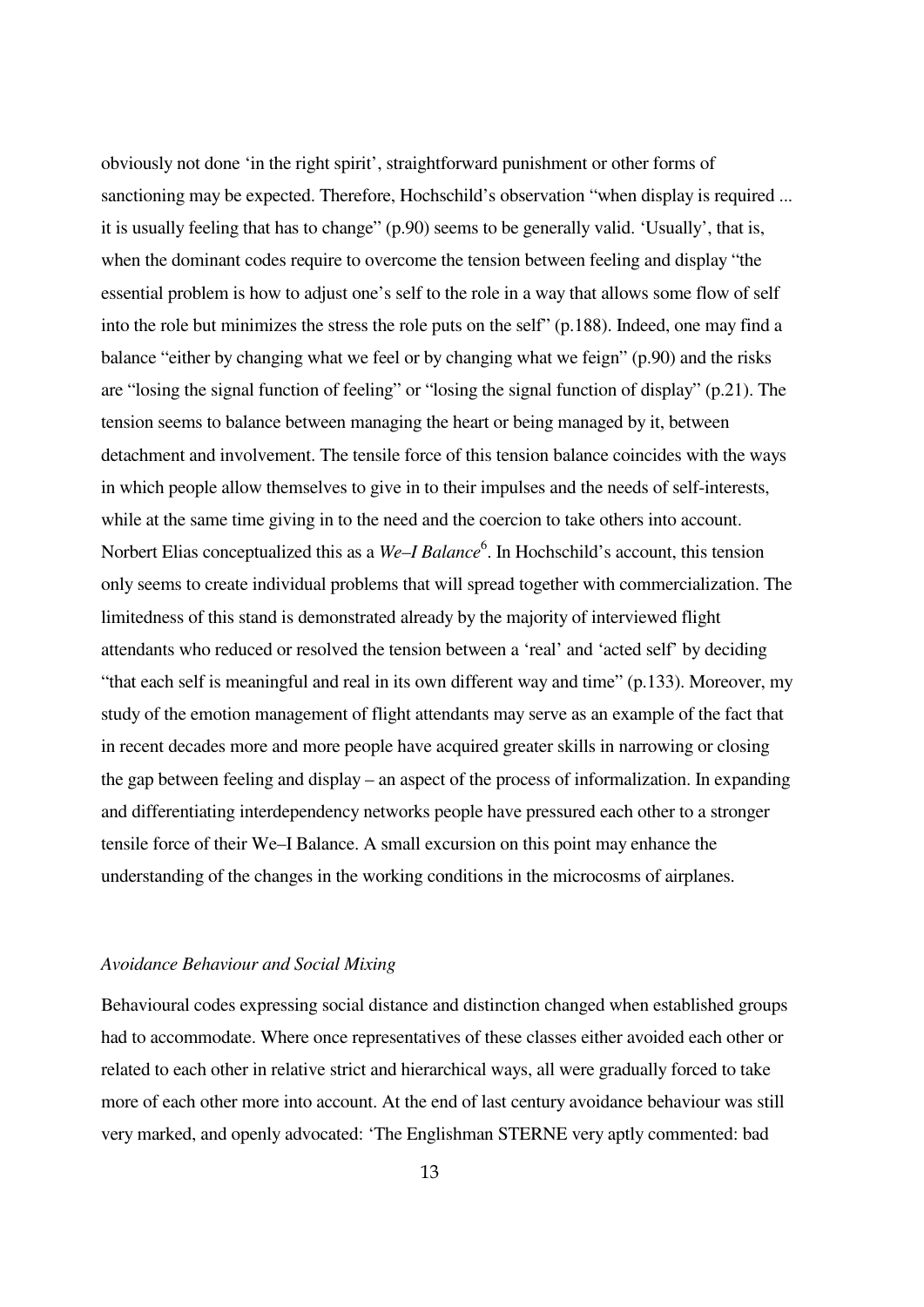and uncivilized company is like a muddy dog that makes you dirtier and dirtier the more affectionate it gets' (Handboek: p.86). Social mixing contained the "danger of contamination" – an expression of status anxiety. Anyone who did not attend to this code of avoiding and consorted with inferiors was eventually cast out. Downward transgressions were felt as 'betrayals'.

 Around the turn of the century, as social classes came to be more dependent upon each other and social dividing lines lost rigour, the established forms of avoidance behaviour became problematic, and the problems created by this unavoidable social mixing were dealt with in etiquette books – the advisories for people trying to live up to the dominant codes:

In public conveyances, one is not always confronted with the finest company. Sometimes farmhands, fishwives or other such people sit down next to you. Cringing in your seat with a gesture of alarm, or looking down at them with an expression of contempt, such behaviour does not testify to your upbringing in the least. You yourself could have been born into that class, and although one naturally does not associate *en frère et compagnon* with people like that, they are human beings just as we are, and as such they are deserving our respect. 'Stratenus: p.139)

The strength of the feeling of superiority as well as the humiliating aspect of avoidance behaviour, are expressed in the emphatic statement that certain groups are human beings too; up until then, there obviously had been certain doubts. The statement was heard in the liberation struggle of all kinds of outsider groups throughout the century.

 Next to the "danger of contamination", social mixing was also considered dangerous because it could threaten one's self-control and offend one's sensibilities:

...if one belongs to the more sensitive and the more refined in one's subtle aesthetic feelings, one must refrain from many things which a person of coarser sensibilities can indulge in without objection. <sup>(</sup>van Zutphen van Dedem: p.160)

If one could not avoid persons "of coarser sensibilities" and "low forces tried to pull one down", the 'gentleman' had to "strictly uphold his self-control" and "defend himself by 'freezing'." Self-control and sensibility were seen as closely connected, and as virtues worth protecting. The rather strict and hierarchical codes had this function.

When more and more people in positions of higher rank and power were forced by the rise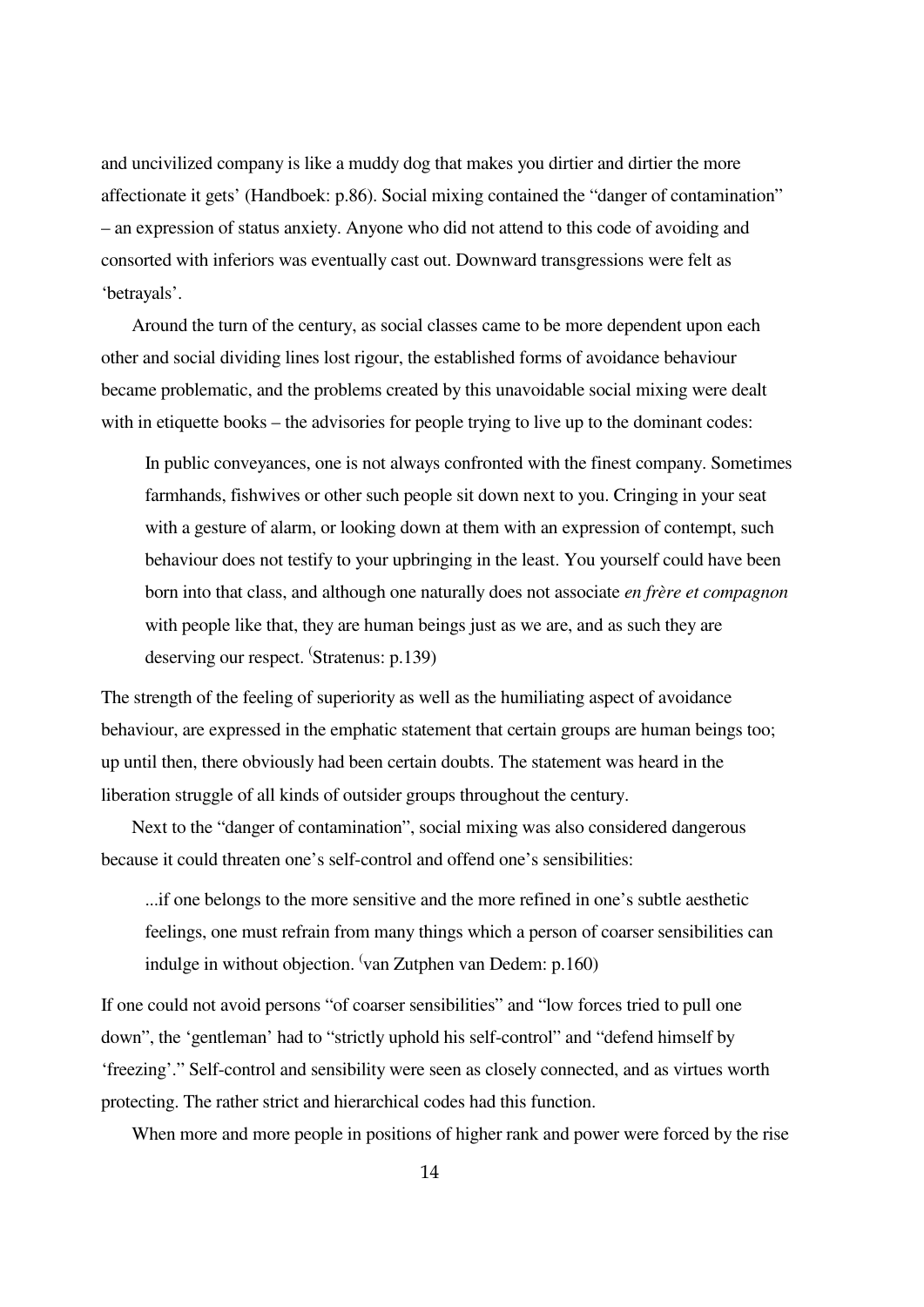of lower social strata to maintain some kind of friendly relation with their inferiors, open displays of aggrandizement or contempt in avoidance behaviour became unacceptable. Avoiding as well as direct commanding diminished. In order to be able to deal and negotiate successfully with each other, the established had to conquer their 'fear of falling' and the outsiders their 'fear of rising'. All concerned had to come out more into the open, face the dangers and control their fears of them. Willingly or not, involved as they were in this process, all tried to improve their ability to behave in less rigid and hierarchical ways – and more direct, playful and ingenious ways of living with (and relating to) each other developed. In informalization processes, avoidance behaviour, this old way of keeping one's distance, gradually came to be experienced as 'forced' and 'constrained'. As people had to exert more individual control over their fears of crossing the old social dividing lines, many of these fears ceased to exist. Others were recognized as part of a collective emotional make-up.

 The new types of social mixing demanded a stronger identification with each other, and a higher level of Mutual Expected Self-restraints. A similar process took place when the segregation between the sexes diminished. Already at the beginning of this century traces in this direction can be observed:

The greater confidence one has put in unsupervised contacts and relationships between unmarried men and women also makes these relationships more confidential, and at the same time less dangerous.  $(M.: p.180)$ 

Here too, a decrease in the dangers and fears of confrontations with people on the other sides of social dividing lines went hand in hand with attaining higher levels of mutual identification and Mutual Expected Self-restraints. These connections are probably valid not only for developments in the relationships between the sexes and social classes, but also for those between generations and states.

## *Knowledge and Self-regulation as Ranking Criteria*

In the above mentioned social and emotional movements more and more people were forced to make 'discoveries' about their changing social world and also about their changing selves: a rising degree of *awareness* of emotion management came to be demanded. In Hochschild's words: "people are made increasingly aware of incentives to *use* feeling" (p.198). With the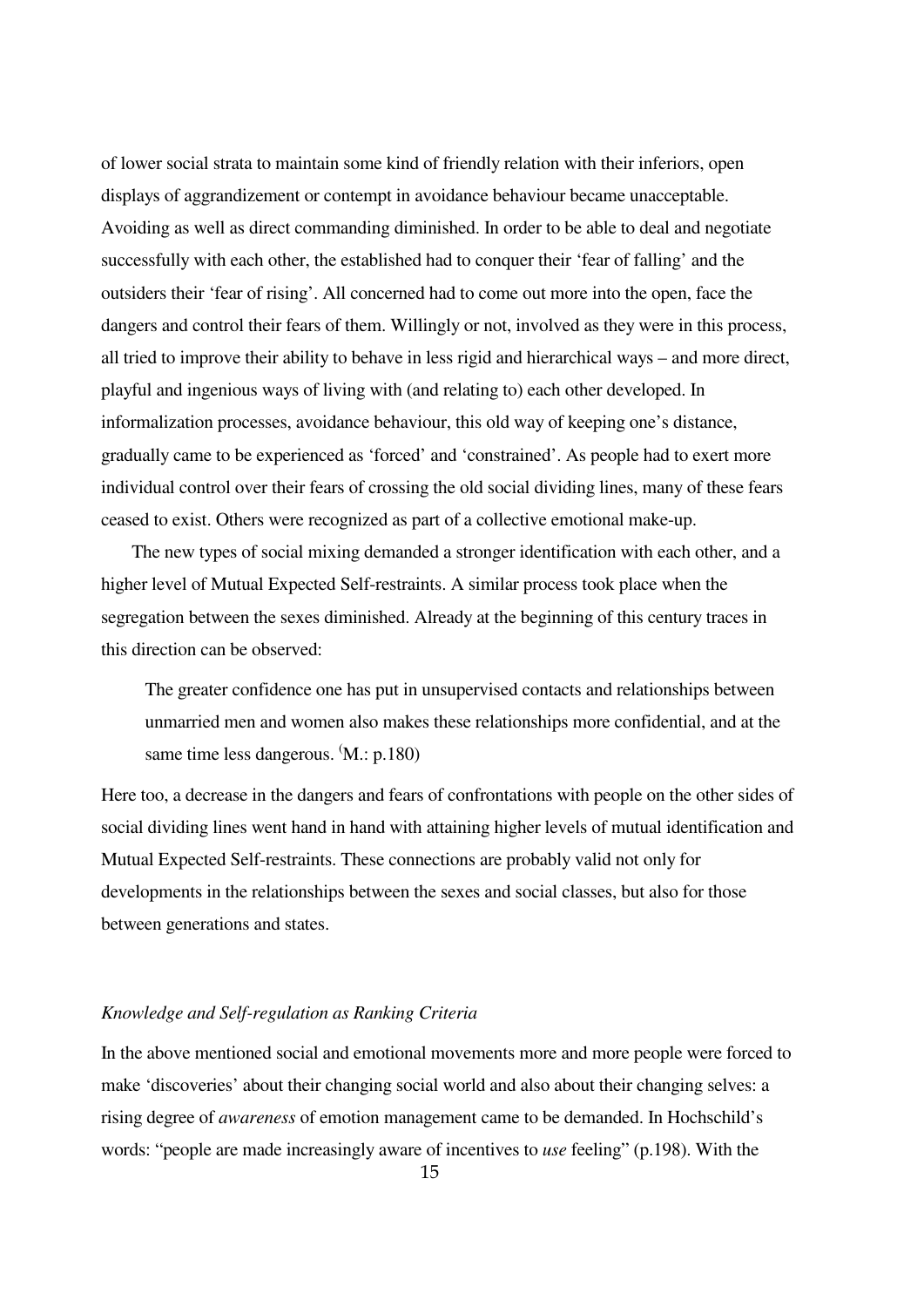help of this greater awareness also their *ability* to use emotions and emotion regulations as instruments for orienting and manifesting themselves has increased. For instance the rising appreciation of a higher levelled balance of directness *and* tactfulness has made emotion management more important.<sup>7</sup> This means that in processes of democratization and informalization, the criteria used for ranking, for defining the situation, the relation and the course of interaction were also in flux. Proximity to the established centres of violence( control) and money-making, to the managerial and commercial centres, certainly still dominates the criteria for social ranking, but in the welfare states a relatively high level of physical safety and material security has enlarged and differentiated the spectrum of ranking criteria. Social clues like a person's framework of orientation, taste and style of emotion management have gained weight. At the same time the centres of orientation and knowledge also expanded and differentiated. Within shrinking religious domains and in expanding centres of social orientation, the competition for advanced means of orientation and knowledge intensified. There and elsewhere people pressured each other to experiments in developing more pronounced and recognizable styles of behaviour and emotion management, in between the boundaries of running wild and having to draw in one's horns.

 In succeeding waves of democratization and informalization, forms of inherited superiority and positional authority were put to a test and opposed to individual achievement and personal authority, the latter was more and more defined by knowledge and self-regulation as these gained importance. Between the extremes of being too direct (or brusque) and too diplomatic (or shy) – corresponding to the risks of running amok and retiring into oneself – socially accepted and respected individual varieties and nuances increased.

## *Hochschild and Informalization*

As said before, in Hochschild's sociology of emotions these developments are not taken into account, but sometimes she makes excursions outside her theory and in them she uses some expressions that might be used to describe the process of informalization. Thus one could say that "straight exchanges", in which one simply behaves according to the rules, have come to be less appreciated, while "improvisational exchanges", in which the rules are presupposed and played with or called into question and changed, have gained importance. The latter she calls aptly "the jazz of human exchange" (p.79). Moreover, "sometimes improvisational exchanges themselves become crystallized into custom" (p.80). The social pressure toward social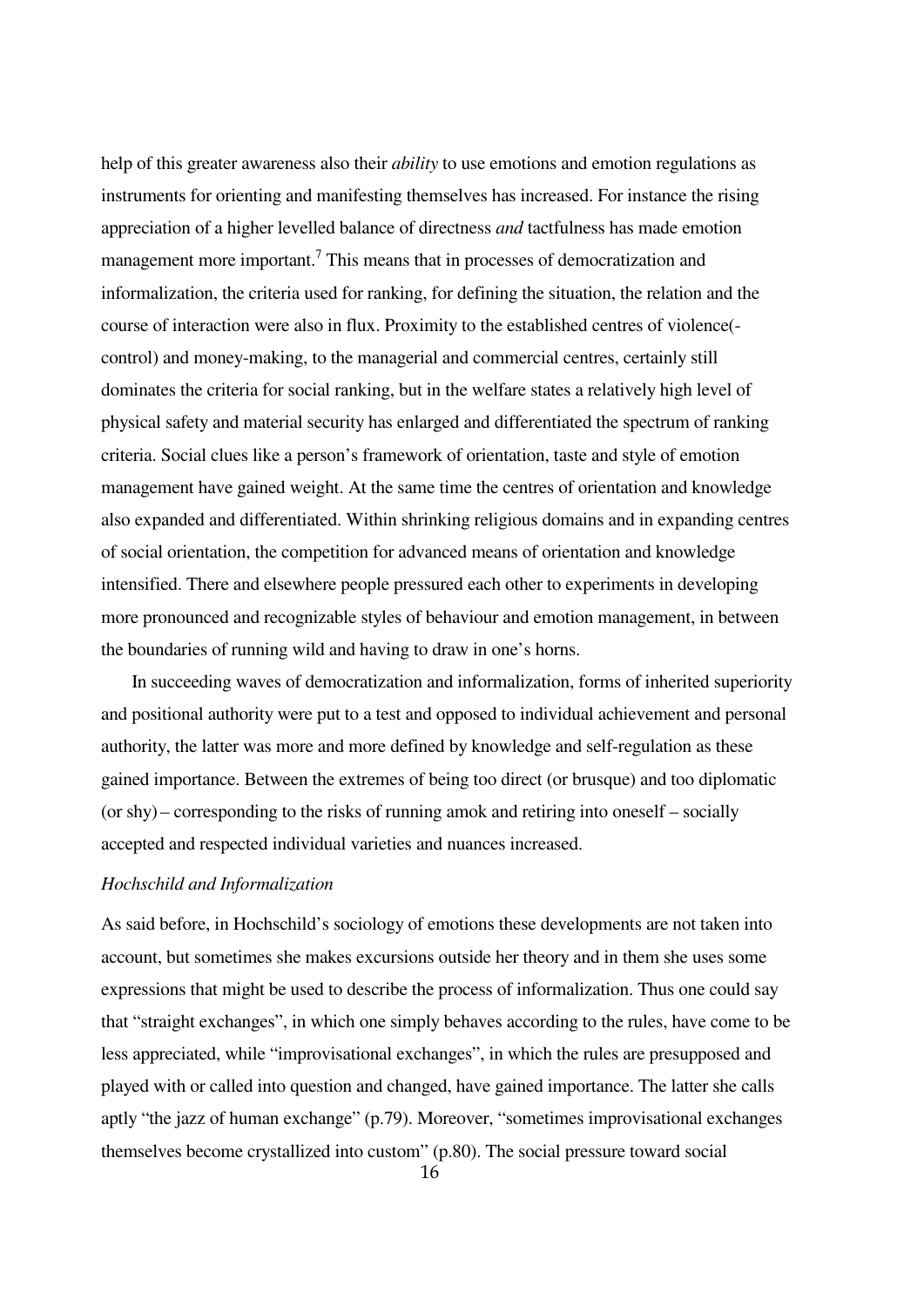experiments and informalization might be inferred from her diagnoses that "coping with the costs of emotional labor calls for great inventiveness" and stimulates attempts "to reclaim the managed heart" (p.197). According to Hochschild, the search for 'the unmanaged heart' and the increased appreciation for authenticity imply that "the point of interest has moved inward. What fascinates us now is how we fool ourselves" (p.192). Indeed, with the rising social importance of self-knowledge we have become more *inner*-directed, to use Riesman's concept, but this is only one side of the coin. We also have become more *other*-directed; self-knowledge ánd social knowledge rose in importance. The tension between other- and inner-directedness has intensified and moved to a higher level, a higher level We–I Balance.

## *Civilizing Processes and Spontaneity*

In education too, this development can be observed: behavioural and emotional alternatives for children have increased. Parents came to treat their children's drives and emotions with greater care. Commanding children and presenting them with a fait accompli came to be seen as dangerous: to "break their spirit", once a pedagogical advice, has become a bugaboo. Parents have come to be more and more prepared to channel the emotions of their children into moulds that are expected to lead to an optimum of spontaneous behaviour, that is a spontaneity that does not harm the children nor anyone else.

Hochschild writes that today spontaneity is "raised as a virtue" (p.22), but it is only nonviolent and not too hostile spontaneity that is raised as such. Her exclamation "the more the heart is managed, the more we value the unmanaged heart"(p.192) is also one-sided. An "unmanaged heart" would be deadly dangerous and not really viable. At the very most one may attribute it to new-born babies, but for the rest they never existed in any society. It may be projected onto Noble Savages, Children and in some vague, idealized Past, as Hochschild tends to do, but then one writes a kind of 'praise-sociology' (in her case combined with a 'blame-sociology' as far as commercialization is concerned) that only creates the frustration of an unattainable ideal: it remains locked in a paradise lost. However, one might find a 'backdoor to paradise' or regain some of its grace in a further development of knowledge, consciousness and self-regulation. In this spirit, Heinrich von Kleist wrote: "Paradise is sealed off and Cherub is behind us; we have to travel around the world, and see, whether somewhere round the back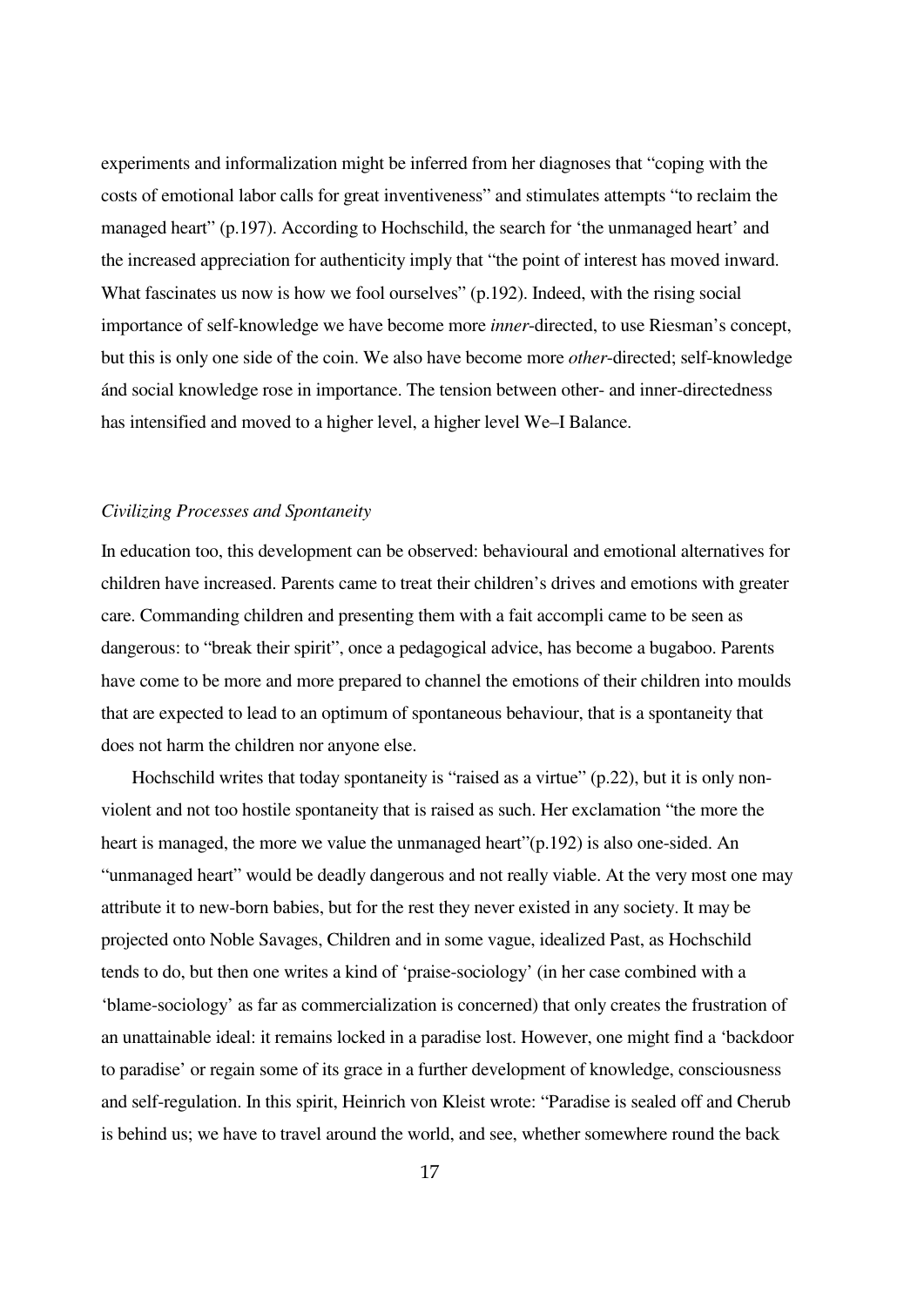it happens to be open again." In the conclusion to this essay he comes back to this metaphor: "we should eat again from the Tree of Knowledge in order to slide back into the state of innocence." This he calls "the last chapter of the history of the world" (Kleist: pp.88-92).<sup>8</sup>

 Informalization presupposes an 'emancipation of emotions'; the liberation and exchange of these emotions in informal contacts may bring some pleasurable tension and relaxation. Today the search for such excitement – a 'quest for excitement' – is no longer restricted to separate domains like sports and arts, but it has spread into all spheres of life to such an extent that one might say that life as a whole has become a sport or an art, the sport and the art of everyday life.

## **2. RESEARCH: Flight Attendants**

Hochschild's concentration on the costs of emotional labour and her neglect for processes of informalization also distorted her empirical results, as may become clear in the now following comparison of her data on flight attendants with mine.<sup>9</sup> Her information about the demands on emotion management of people doing this job certainly is rich and lively, illuminated with nice anecdotes like the one in which a flight attendant successfully claims the "personal right to her facial expressions" (all my – Dutch – respondents knew the story):

A young businessman said to a flight attendant, 'Why aren't you smiling? She put her tray back on the food cart, looked him in the eye, and said, 'I'll tell you what. You smile first, then I'll smile.' The businessman smiled at her. 'Good', she replied. 'Now freeze, and hold that for fifteen hours.' Then she walked away. (p.127)

This lively way of writing cannot make up for the inadequacies in her theoretical framework, of which her lack of attention for changes and processes is mostly distorting her empirical study. Although the subtitle suggests a focus on changes, her report is predominantly static, a "still". The results of her investigation into the kind and intensity of emotional investments needed to do the job to the satisfaction of the company and passengers are by implication compared to some past, but the comparison is far from systematic. Hochschild does speak of industry speed-ups in the early 1970s and 1980s and of a stronger union hand in limiting the company's claim on emotion management, but according to her this only created a service worker 'slow down': worked-up warmth of feeling was replaced by put-on smiles (p.90) and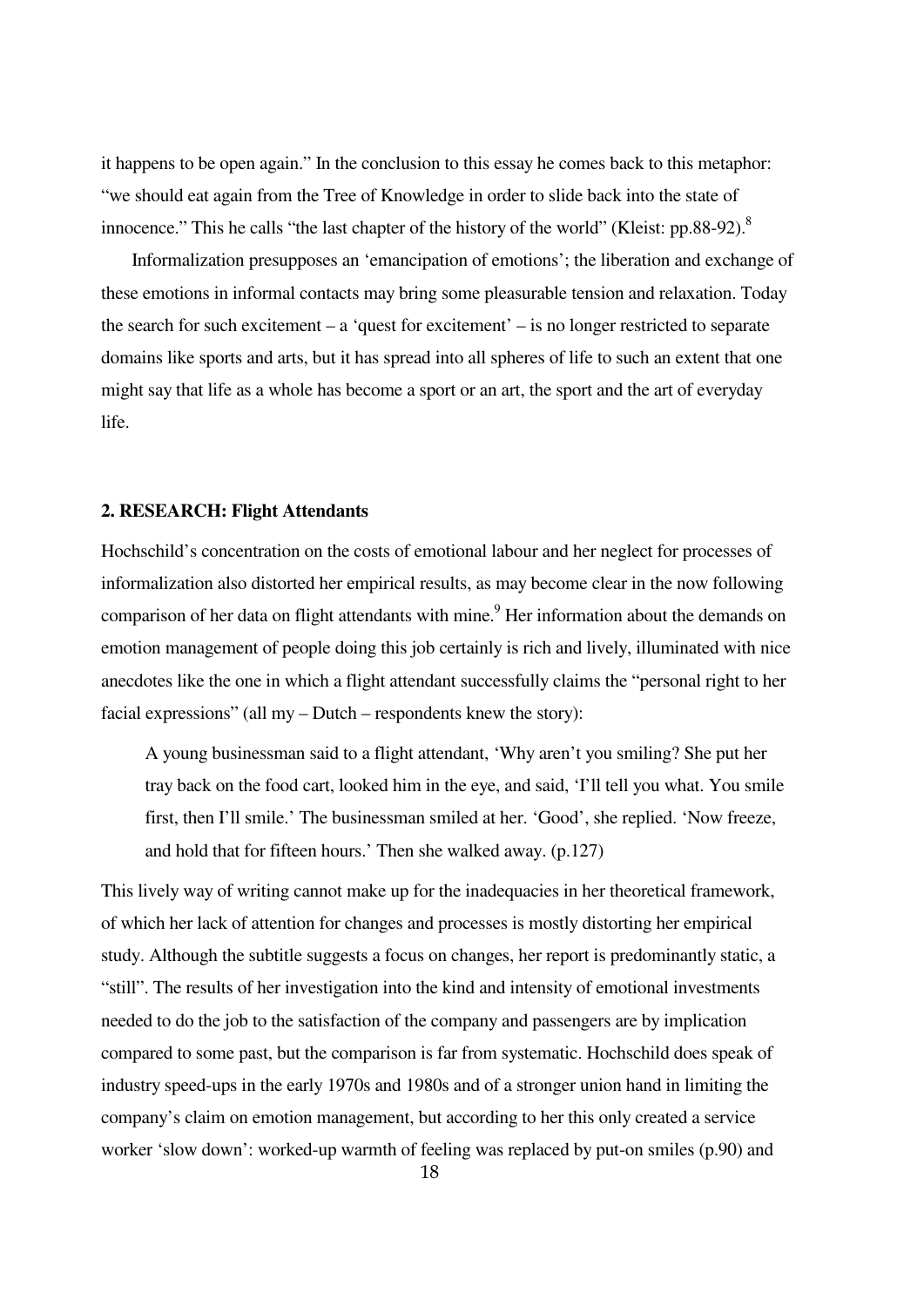the 'slow down' amounted to a reduction in job satisfaction (p.93). By these speed-ups, according to Hochschild, the work of flight attendants became more specialized and standardized, the outcome of which is "deskilling. ...the field of choice about what to do is greatly narrowed" (p.120). On this basis she tries to make believe that since "the cruise ship has become a Greyhound bus" (p.129), the emotion management of flight attendants has become more "processed, standardized and subjected to hierarchical control" (p.153). Here she distorts the facts: this development went in the opposite direction. If she had restricted these remarks to the technical part, to the tasks and subtasks of the cabin crew, than they certainly would have been valid. But, the company's demands with regard to sex, age, beard, weight, jewellery, dress, make-up, shoes, hair, smile and behaviour to passengers have loosened. She mentions some of these changes herself (p.126/7). Although the industry speed-ups have shortened the time available for contacts with passengers, the range of possible emotion management and of behavioural alternatives has definitely increased.

 One of the important changes in the airline business is that passengers in the fifties were still predominantly rich men in each other's 'good company', while an airplane now has become a melting pot, not only of nationalities but also of social classes. Behaviour in contacts between flight attendants and passengers correspondingly had to become less uniform or standardized and more varied and flexible: a similar process to when classes on the ground were socially mixing. Informalization did not stay on the ground, it was also taken up in the air. In the words of one of Hochschild's respondents: "What the passengers want is real people. They're tired of that empty pretty young face" (p.108). This respondent refers to the kind of artificial, phony behaviour that has come to be defined as such by more and more passengers, and also read aright sooner. The traditional reserved and subservient behaviour more and more became a shibboleth: it sufficed no longer in dealing with the motley crowd of passengers, who not only came to behave less uniformly, some of them even act rudely and aggressively – drunk or sober. Flight attendants had to learn to put up with that behaviour, if only because a plane has no communication cord to pull and jumping out of it would be more painful. There is no avoidance behaviour possible. The increased necessity of being able to command respect in all these various contacts brought about a decline in the old type of servility. Now in each contact there is a need to attune one's behaviour to the style of emotion management of the individual passenger, and while the range of styles has greatly expanded, the worker in each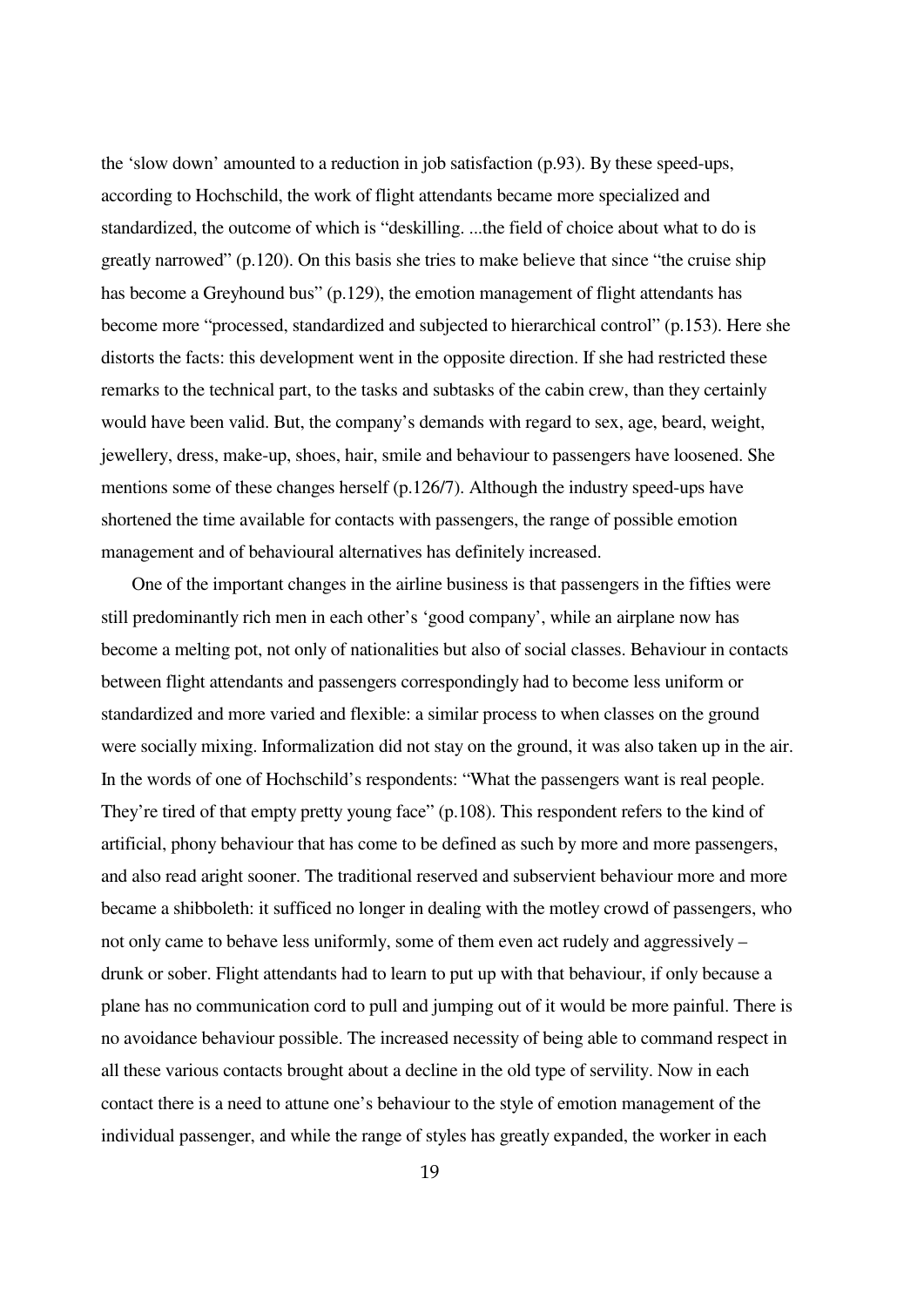case feels obliged to find a pleasant or agreeable balance between formal and informal behaviour, between social distance and intimacy. Variations abound. For instance, passengers from New Zealand are reported (by members of KLM cabin crews) to "have difficulties in understanding the swinging atmosphere of Europe" and a minister of state who was addressed "your Excellency" replied that he did not like such formalities. According to all eight Dutch respondents, the code of behaviour on the whole has become less hierarchical and less formal. "But," as one added,

easier as this may seem, in fact it is more difficult: correct behaviour may create a distance that is understood as hostile, while a more personal approach may provoke them into trying to use you as the doormat.

In order to hold their own, flight attendants – probably even more than other workers (and nonworkers) – had to learn flexible and subtle ways of attuning their behaviour to rapidly changing miscellaneous groups of people. And although both company and passengers require of them that they know when and how to yield, there is a limit to that:

They have to show some respect. If one of us is pawed between her legs and she replies by slapping the guy in the face when he does it again, we back her up. We let nobody walk over us.

When confronted with this example, another respondent said: "I've never heard of it and I would prefer to command respect in a different way, but yes, the message is clear."

 The disappearance of subservience is not limited to contact with passengers. Already in the 1960s, flight attendants were protesting against the habit of introducing themselves before the flight to the captain. Why should women do that? It should be the other way around, they argued. The result was that the captain came to them at the moment when the purser held his 'briefing' and then, by way of introducing himself, gave a little speech.

 Industry speed-ups have also diminished the hierarchical distance between members of the cabin crew. Again and again new combinations of people have to form a team that has to cooperate smoothly. Because of the ever-changing composition of the crew, a purser easily gets more back-answers in the air than he or she would get on the ground. For this reason, a purser's authority is difficult to maintain; also because, as one said, "switching from rendering services to rendering orders is terribly difficult." Under these conditions cabin crews have developed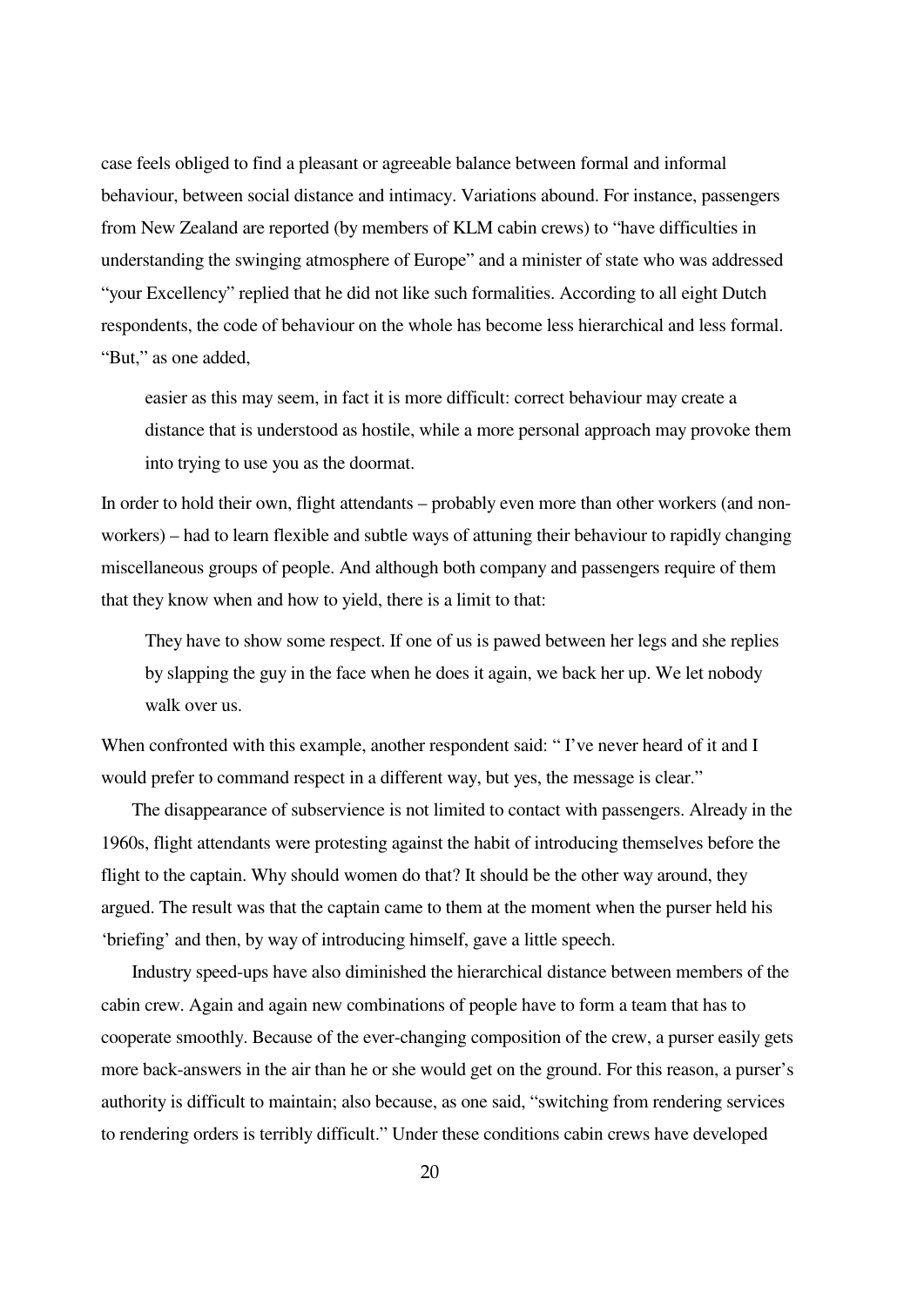self-confident informal ways of relating to each other.

 As the job and its training changed, the selection of flight attendants changed accordingly. Until the 1960s quite a few girls from rich families liked to become stewardess. Today, they come from the middle classes and the old type of rich man's daughter has become a very small minority. "They now select the spontaneous, unruffled and open types of persons," said one KLM official, and another one added: "an important selection criterion now is extravertness – they have to be able to react fast."

 A development in the same direction is reported as occurring in all larger companies, with national variations and differences in tempo.

 Toward the end of her book Hochschild summarizes "the human costs of emotional labor" and she does this by elaborating upon "three stances that workers seem to take toward work, each with its own sort of risk:

 In the first, the worker identifies too wholeheartedly with the job, and therefore risks burnout. ... The human faculty of feeling still 'belongs' to the worker who suffers burnout, but the worker may grow accustomed to a dimming or numbing of inner signals. And when we lose access to feeling, we lose a central means of interpreting the world around us...

 In the second, the worker clearly distinguishes herself from the job and is less likely to suffer burnout; but she may blame herself for making this very distinction and denigrate herself as 'just an actor, not sincere.'

 In the third the worker distinguishes herself from her act, does not blame herself for this, and sees the job as positively requiring the capacity to act; for this worker there is some risk of estrangement from acting altogether, and some cynicism about it – 'we're just illusion makers.' (p.187/8)

The first risk has an old fashioned ring about it. Who will identify with his work too wholeheartedly today? Not the majority of Hochschild's respondents. Moreover, precisely those respondents who identified mostly with KLM said explicitly that they would not like to tell anything that might harm the image of the corporation. They said this by way of explaining their defensive attitude: "now don't think that..." Their public and private selves were not at all 'fused' and they were obviously aware of their impression management. Moreover, now that instant 'feedback' has become a stronger part of custom, one is quickly *made* aware. A strong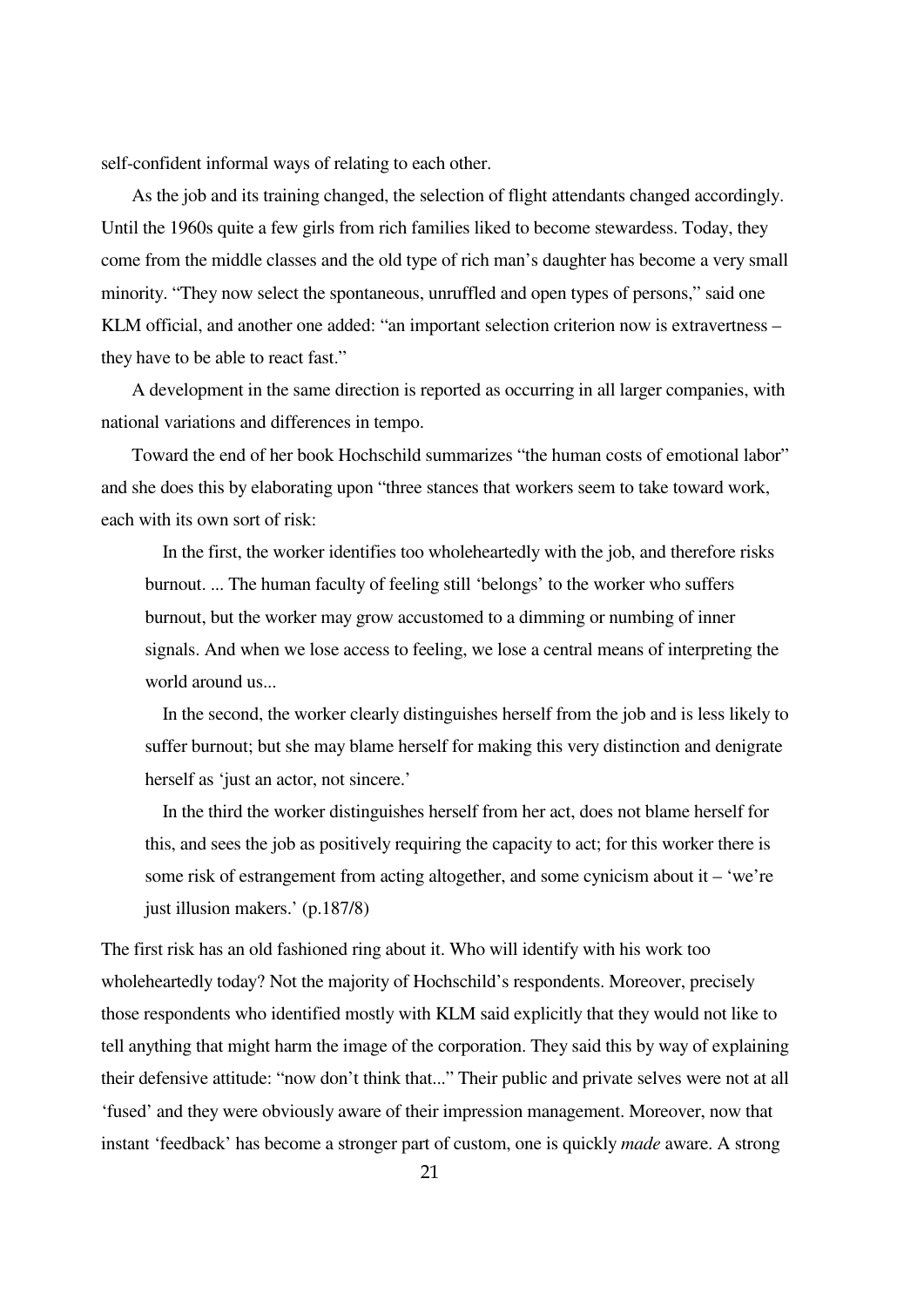identification with the job or, in other words, a high level of involvement, apparently does not exclude detachment and awareness of acting; this tension balance may get to high levels. Indeed, "people are made increasingly aware of incentives to *use* feeling" (p.197) and in complex societies like ours, it is very unlikely that anyone will *not* become aware of 'using feeling' and will *not* develop "an instrumental stance toward feeling, in and off the job. This is exactly why the 'dramaturgical perspective' and the interest in emotion management have spread widely, both in sociology and in society.

Moreover, if "middle class children learn to make feelings into instruments they can use" (p.158) and flight attendants "are selected on a certain type of outgoing middle class sociability" (p.97), then why does Hochschild write as if they come in with a private and public self 'fused', as if they still had to learn an "instrumental stance toward feeling"?

 The second risk, that of blaming oneself for acting, is also hardly realistic. Yes, one may blame oneself for acting upon an impulse of superiority or inferiority, or upon a wrong impression of a situation in which one has been either too open, informal and 'authentic' or too formal and guarded. One may also denigrate oneself for being a *poor* actor, but in *all* these cases not acting itself is at stake, but one's ability to act, to use feeling, and one's motivation to do so.

 The third risk – estrangement, cynicism – is hardly avoidable for anyone. Because no one is able to be constantly aware of the terminality and all the ambivalences of one's bonds, every new confrontation with this reality may trigger cynical or uprooted feelings: 'What idle puppetry is this? What am I doing here?' – or worse. The art of avoiding, diminishing or surmounting this risk is strongly dependent upon the art of emotion management. The majority of Hochschild's respondents apparently had sufficient skill and motivation in this respect; they considered both their private life and their work as meaningful and real, each "in its own different way and time." How large this majority is, Hochschild does not say. What she does tell is that "they talk of their feelings not as spontaneous, natural occurrences but as objects they have learned to govern and control" (p.133). But from the examples she gives it becomes clear that these women see their feelings *not only* as spontaneous occurrences, but *also* as impulses they have learned to govern and control. As indicated before, working conditions require such an attitude. This attitude also allows them – and not only them – to perceive their job as creating an atmosphere of pleasant illusions, without being cynical about it, just as they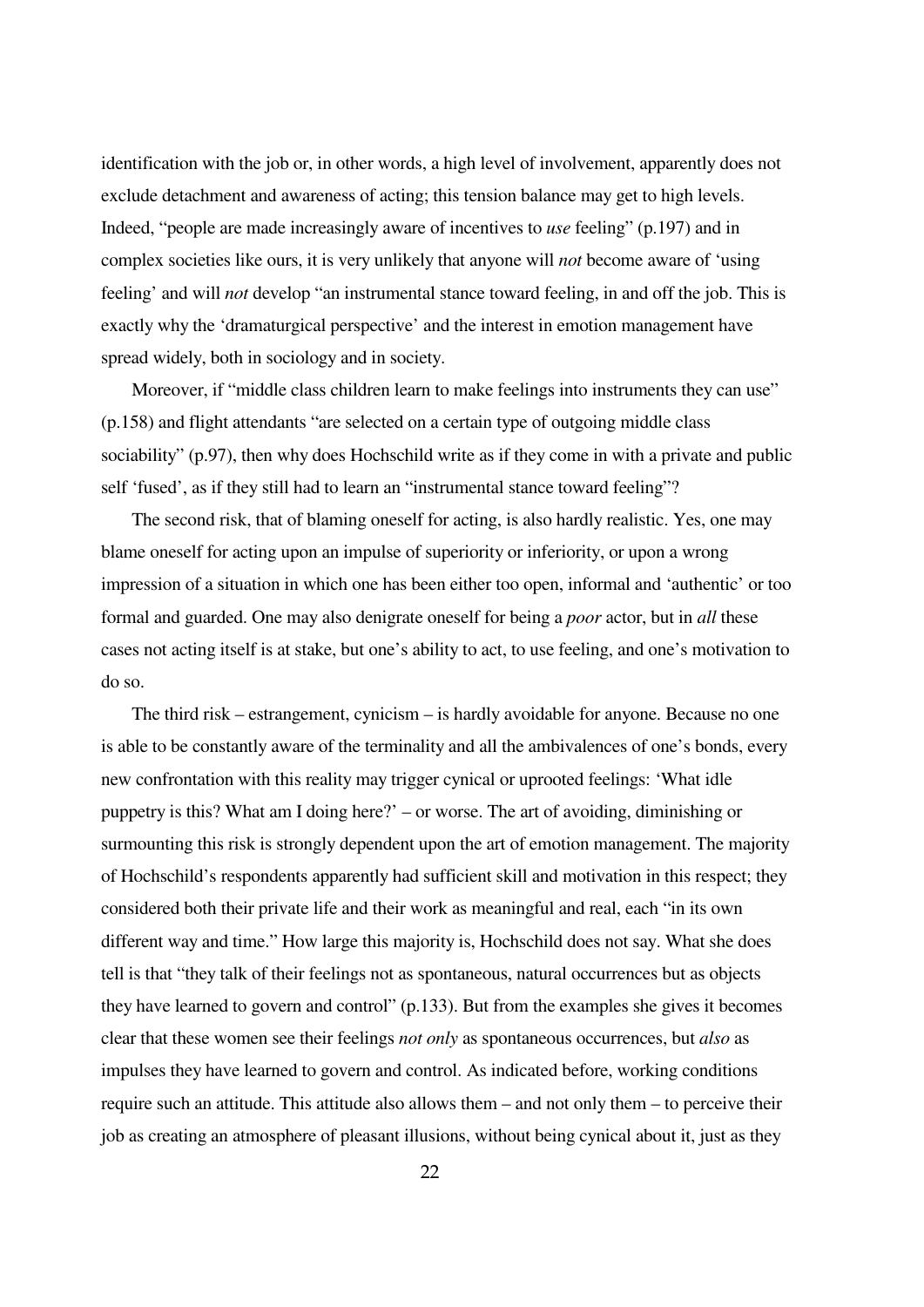may throw a Christmas party without being religious.

 Hochschild's preoccupation with the 'costs' of emotion work not only leads to a one-sided and moralistic interpretation of the working conditions of flight attendants, it also hampers understanding the joy the job may bring. In the words of one of my respondents:

I like to put people at ease and then see how far I can go in building up playful exchanges, using all my imagination. It's enjoyable to find out how one can play together, especially with people who have a good go at twitting and playing too. It cheers everyone up and adorns the situation. I even need to do it, because otherwise the flight is terribly boring... But I always find an outlet.

Here this respondent added:

Now don't think that it's easy. Before you can do it well, you ought to have imagined yourself in the shoes of a lot of people and have analysed an awful lot.

Developing the skill of playful flexibility not only has the purpose of pleasure, it is also experienced as utterly useful and even as an all-round necessity:

I don't allow anyone to pull me down. There are so many ways to function as a police officer; you almost always find a way, if only you carry your mind into the people. ... I expect myself to adjust immediately to anything that occurs unexpectedly. In the air this is a necessity, but I do also demand this from myself in everyday life. At times when I do not get this right, it gnaws at me. Life changes all the time, so one has to stay manoeuvrable.

With regard to organizational demands on emotion management, one of my respondents said:

If they tell me how to recognize and contain trouble spots, as the jargon goes, they clearly mean to be open for all possibilities, and therefore I do not feel manipulated. I still might be, but manipulation is not always bad, is it?"

Another one said:

Of course I am manipulated. That would be a problem if I would not know it. But I know what KLM wants, how they expect you to behave. On the whole their expectation is what we all desire: a skill in dealing with people resulting in a pleasurable flight for all and mutual appreciation. I also know what I think myself and I feel free to act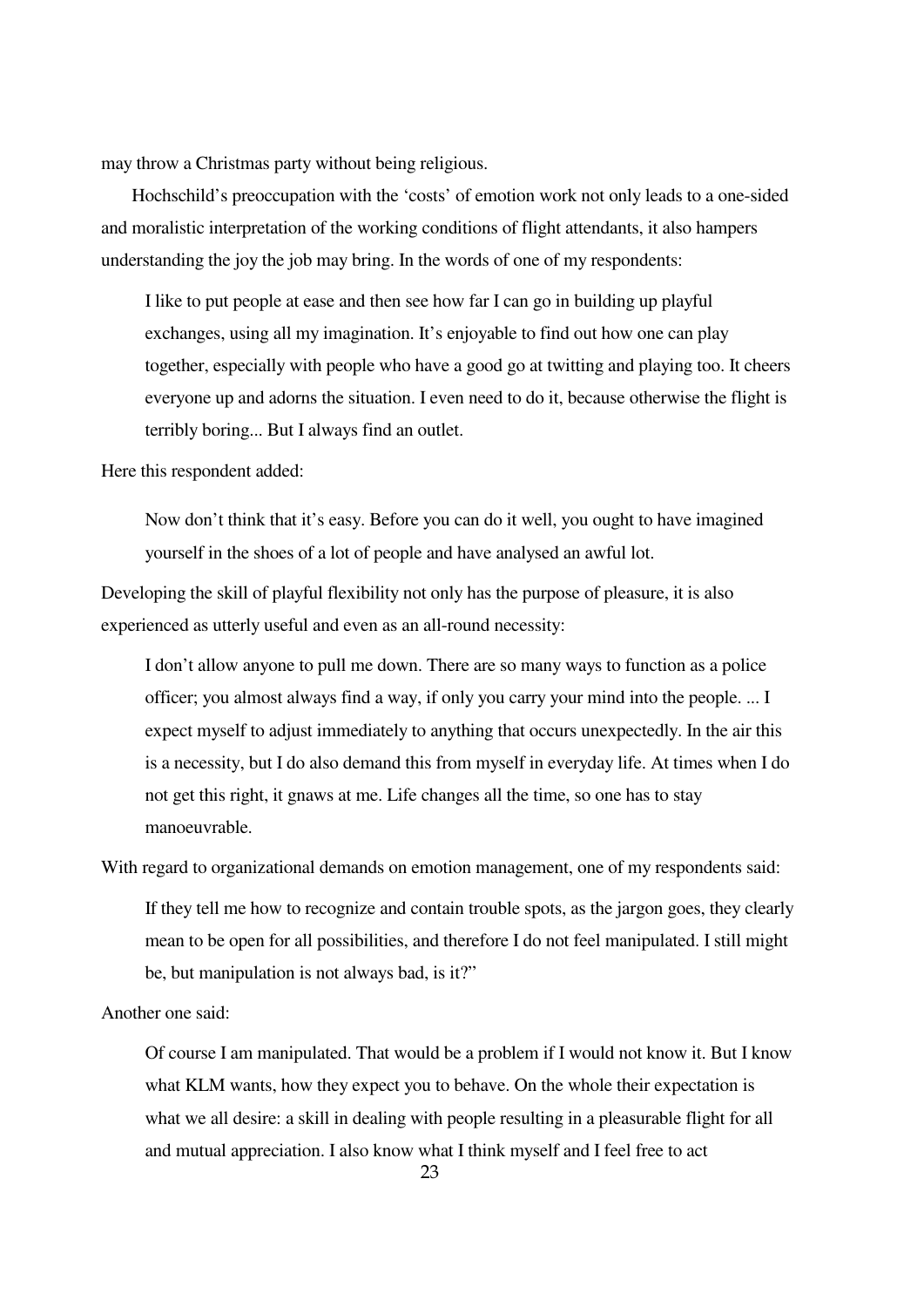accordingly and to tell them. The corporation even likes that. They now want every person to use his own personality and to do the job with a personal touch, provided of course you know what you're doing.

In the last few years there have been "service workshops" of two days for all flight attendants. These are reported to be directed at improving motivation and to demand little or no memorizing. Opinions on their usefulness vary, but all agree that they have diminished the distance between the company and its personnel. The latter at least express the feeling of being taken more seriously, and, according to staff members of the Personnel Division, they *are* taken more seriously. These members stipulated that the cabin crew's own initiatives and solutions today are stimulated more than before. Crewmembers are expected to be fully accountable themselves for their own "intangible service aspects". Knowing oneself, one's limitations and talents, is mentioned as a condition for functioning well. Accordingly, ideas taken from Transactional Analysis and related schools have influenced the design of the workshops.

 This small piece of research shows that Hochschild's theoretical stance toward feeling makes her see costs where there are none or hardly any. At the same time she must have ignored some other demands on the emotion management of flight attendants, 'costs' and dangers that were mentioned with great apprehension by all my respondents: the fact that flight attendants have difficulties in maintaining a regular private life and that they have to work together in crews that are never the same. On Fridays the working schedule for the next week is released, and therefore it is hard to make appointments with friends and acquaintances. At the beginning of a flight, after being employed for some time, one will recognize one or two members of the new crew (usually 12 people), but even this group is likely to split somewhere along the line. Under these conditions it is hard to develop or maintain stable relationships. The danger is symbolized in the story of one respondent who was once invited to a birthday party of a colleague where she found only crewmembers of the last flight present. It is the danger of *social promiscuity*, of a multitude of very open and very disengaged short-lived relationships as a working condition, combined with great irregularity and uncertainty about working and nonworking hours. A staff member:

The volatility and the escape in many open and intimate but short-lived contacts in the air and at stop-overs may bring a sensation of freedom and independence, but the bill is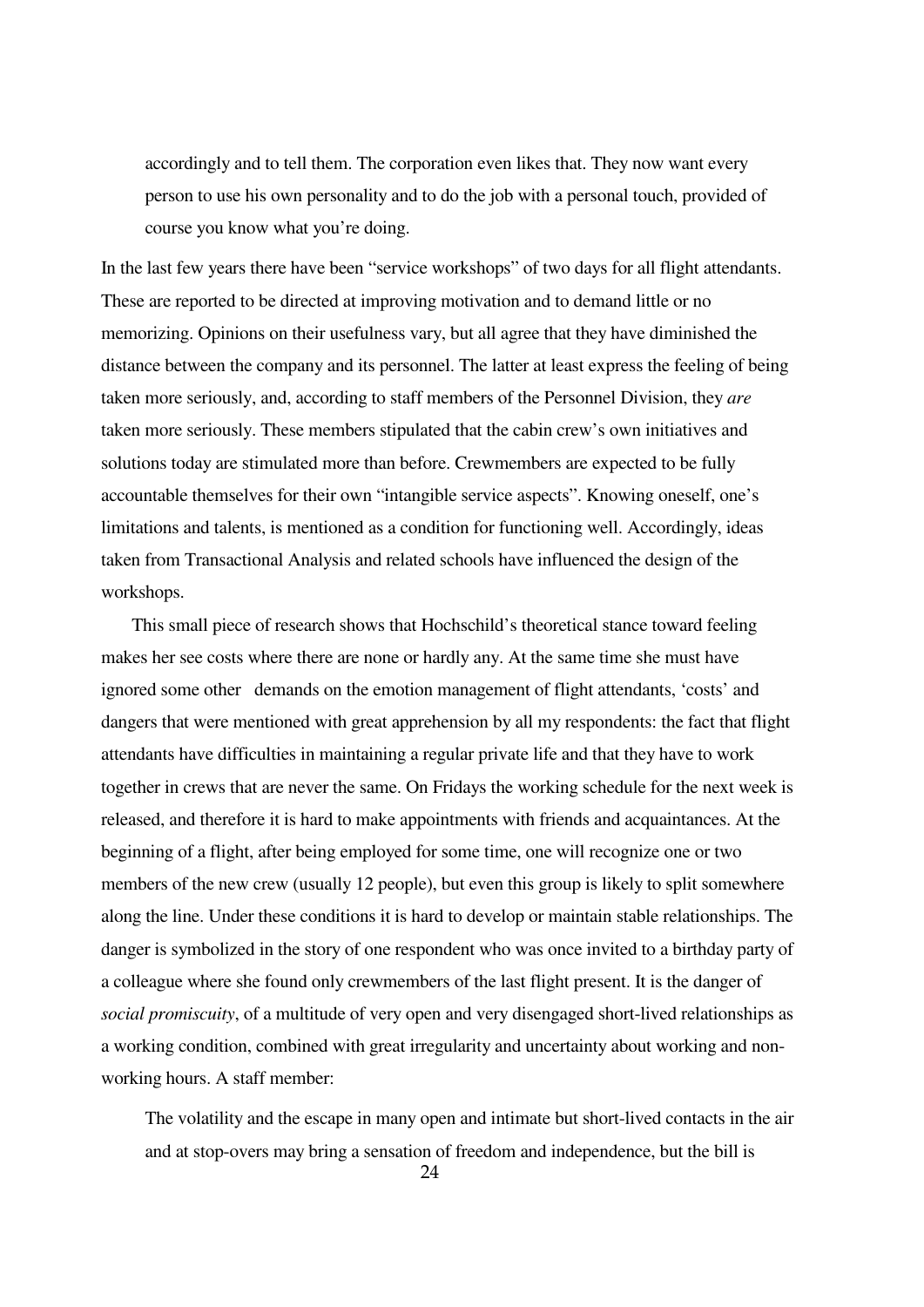presented when they stop flying. It sometimes happens that after only a few days on the ground people ask to be posted as soon as possible because they feel to be living in a void.

## A flight attendant:

Everyone flying gets sort of a freedom feeling, like 'well, I'll call you sometime'. One gets used to being pleasantly close for a while and then saying good-bye. But I can't stand it any more, having to say good-bye all the time. In a few months I'll start working part-time.

The same respondent had experienced very cynical reactions from some colleagues when she told them she had fallen in love: "Oh, that will pass" and "don't worry, you'll get over it soon enough." So the danger of becoming cynical exists, but this cynicism concerns the chance of developing deep and stable relationships, not acting or having to act, as Hochschild has in mind.

 The wages of flight attendants are not impressive at all, but flying as a job means seeing a lot of the world, luxurious hotels (at stop-overs), good food and when the flying condition of social promiscuity creates an emotional whirl in which one is totally caught up, then one might become an inmate of a total institution of no fixed abode.

 The number of KLM flight attendants living like this is probably small. Many are aware of this danger and have found ways to defend themselves. An indication may be the increase in the number of women with children working as stewardess; the wish to establish a nursery for children of KLM personnel is no longer only whispered. Two ways of defending oneself may be mentioned. More and more flight attendants have bought a telephone answering machine as an aid in maintaining their intimate relationships at home. The other way is described best in the words of a respondent:

In the cabin it is requested to give more of yourself than you get back, and when I stop working my reaction to that is to become extra-self-assertive; at home I have to catch up.

At Delta Airlines (studied by Hochschild), the danger of social promiscuity is most probably bigger, since there the "recruits were housed at the airport, and during the four-week training period they were not allowed to go home or to sleep anywhere but in the dormitory. At the same time they were asked explicitly to adjust to the fact that for them, "home was an idea without immediate referent. ... As one pilot advised: 'Don't put down roots...'" (p.99/100).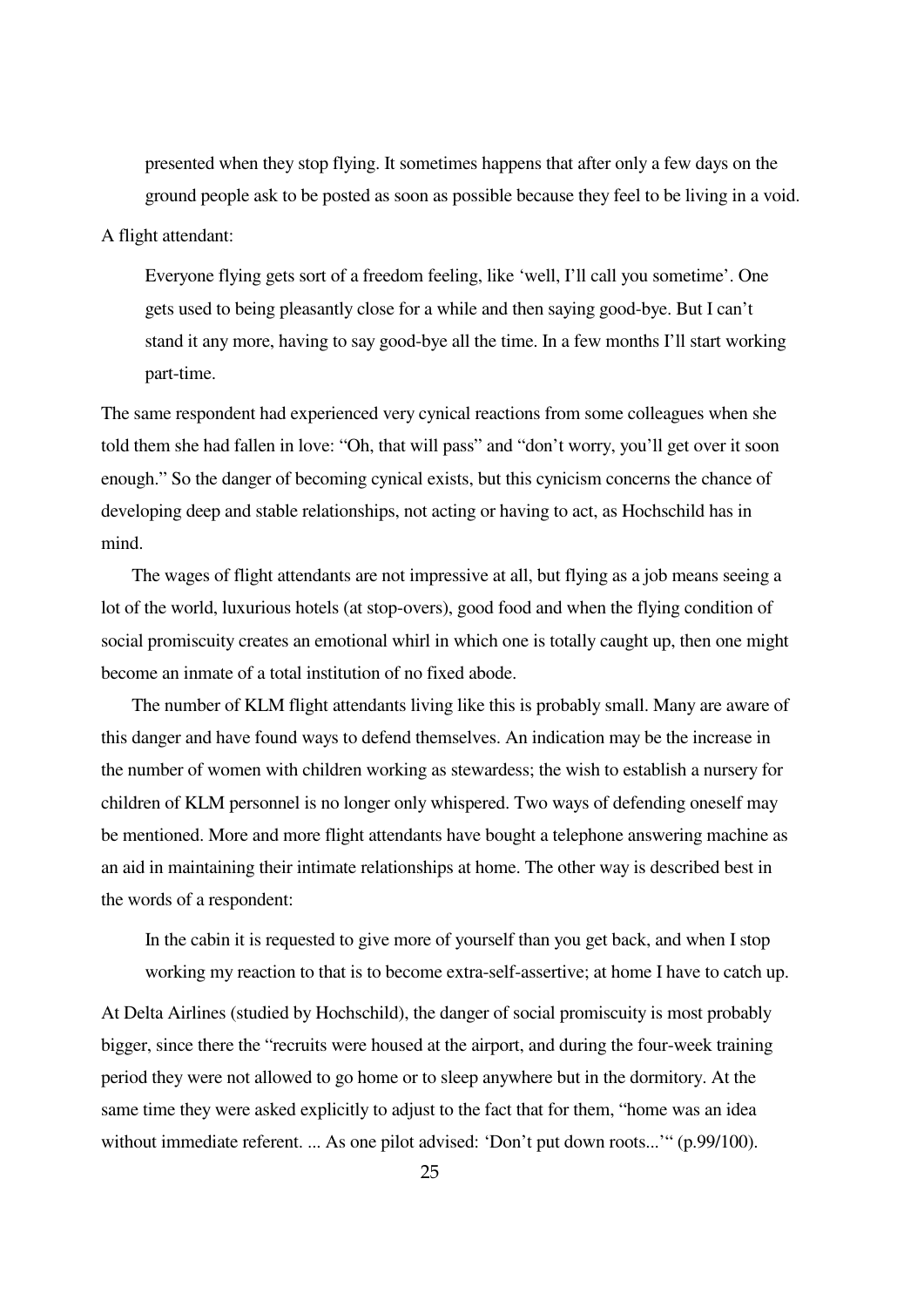During a five-week training program, KLM claims its recruits only during office hours. Also as an organization KLM limits the danger of social promiscuity by a policy directed towards creating more part-time jobs; from circumstantial evidence I gather that at Delta Airlines such a policy is long in coming.

 Hochschild has written a very stimulating book, but also a strongly irritating one. 'Estrangement' and the "widespread trouble" (p.197) of distinguishing between a 'real' and a 'false' self are postulated, 'discovered' and exaggerated. In this way she exploits feelings like powerlessness and discomfort, an example of a commercialization of feelings.

 By focusing on these feelings they may become more fully faced and explored – a necessary condition for developing an emotion management that is not dominated by them. Hochschild's exploration aims in that direction, but her view is not detached enough. She points a blaming finger at society, capitalism and commercial institutions as if only there, *outside* the individuals who form these institutions the sources of these negative feelings are to be found. Such a one-sided and exaggerated accusation more likely stimulates the nourishment of these feelings (and the illusion that 'others' or 'society' could dispel them) than the further development of personal control over them. Such a moral enterprise rather encourages rancour or lethargy than an emotion management that promises more gratification, both from an individual as from a social point of view. The sociology of emotions might contribute to the instigation of such an emotion management by undertaking historical and international comparative studies of self-regulations, We–I Balances and tension balances of involvement and detachment. By way of a summarizing conclusion, some keynotes of such a sociology of emotions can be formulated.

## **THEORY AGAIN: The Sociology of Emotions**

Emotions are both ingredients and instruments for managing life, a management that predominantly consists of subjecting emotions here and now to emotions in the future. One's pattern of behaviour can therefore be conceived of as the result of a process of checking emotions – the individual civilizing of emotions. In this sense an individual can never be more intelligent that his emotions (and genes) allow him to be. This individual civilizing process is more or less attuned to the dominant code of behaviour and feeling in a society – to its level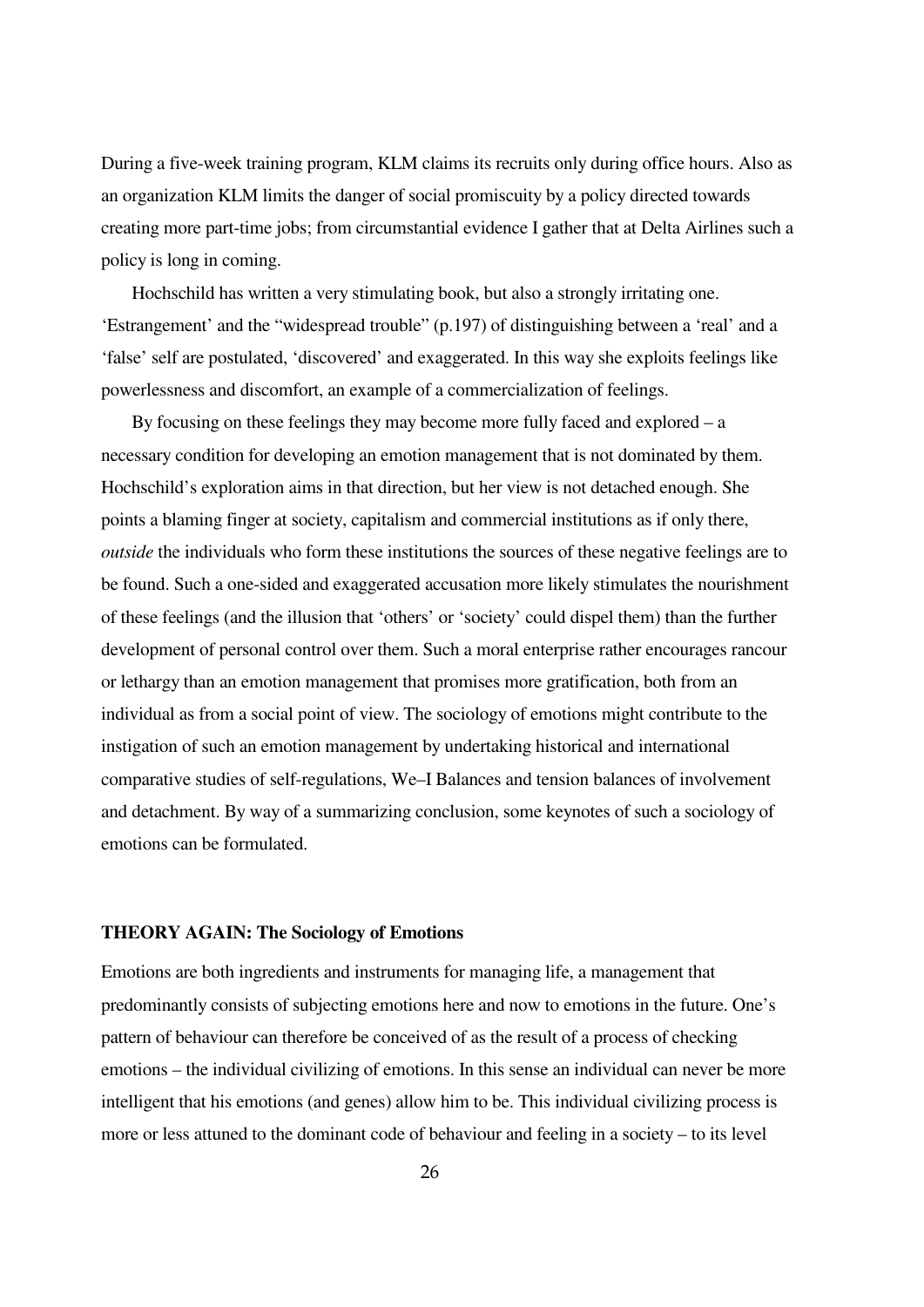and pattern of civilization. The dominant pattern of emotion management contains and sets the boundaries of all *social definitions*, for instance of what can be validated as being 'rational' or 'moral'. (In this sense a human being can never be more intelligent than social definitions allow him to be.) Not only what can be made operative as rational or moral, but also as truth, beauty, justice and taste depends upon the dominant social definitions, or upon the *social habitus* of a society – shorthand for its dominant pattern and level of self-regulation and emotion management. The same goes for the social definition of respect, virtue and all other criteria people use in evaluating themselves and each other. The criteria for social ranking are closely related to what appear to be basic or survival functions in a society, that is, to the posture of dangers and chances, emotions (anxieties *and* passions) and controls – sort of a *trias sociologica*. In this perspective, changes in peoples likes and dislikes, in their mutual valuation and its resulting social hierarchy are also *collective emotional movements*' indicating changes in power relationships and in the 'trias sociologica'.

I wish to thank Arthur Bogner, Stephen Mennell and Nico Wilterdink for their advice.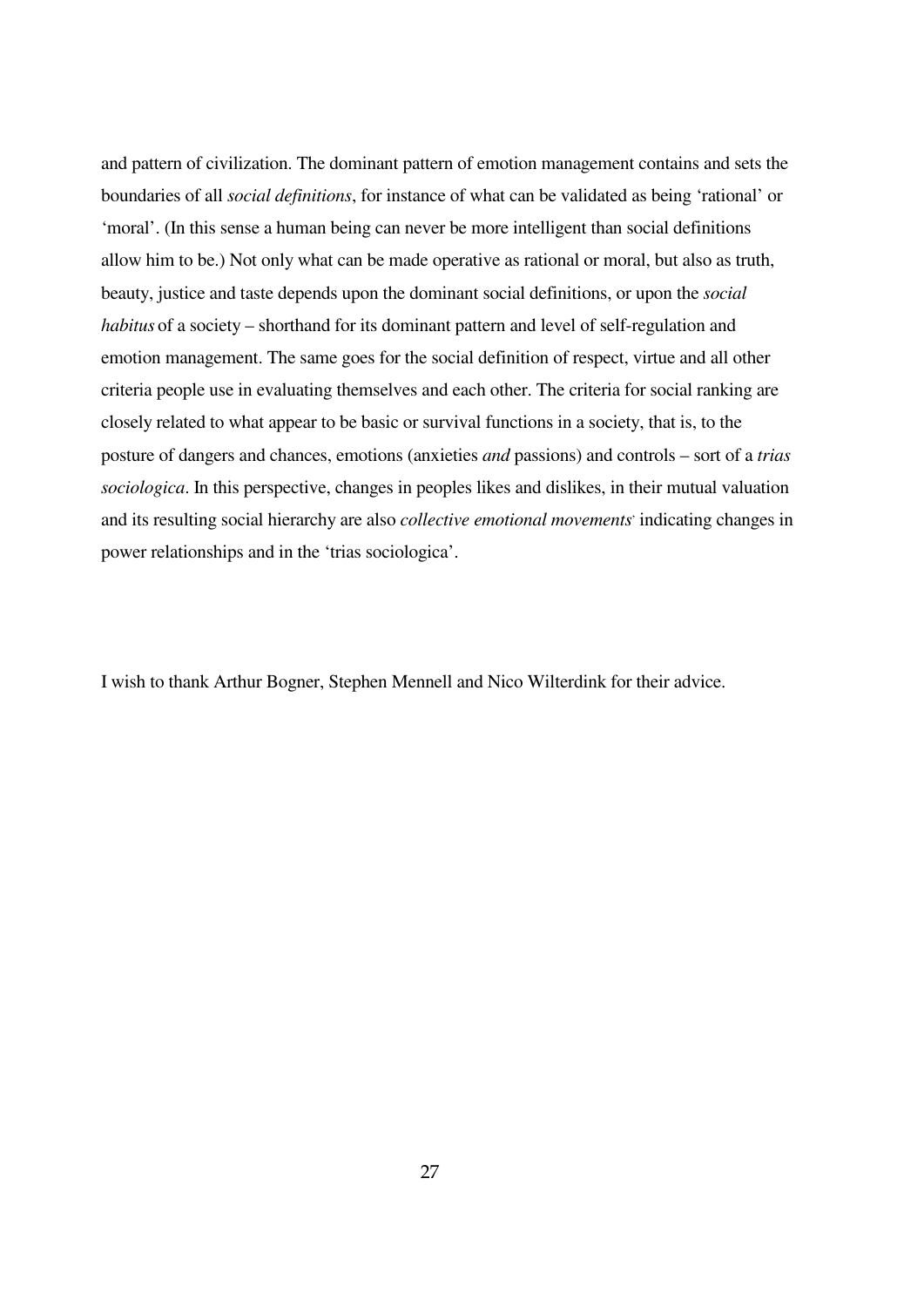#### **REFERENCES**

- Elias, Norbert (1978) *The Civilizing Process* Vol I, Oxford.
- Elias, Norbert (1982) *The Civilizing Process* Vol II, Oxford.
- Elias, Norbert (1987a) On Human Beings and Their Emotions: A Process-Sociological Essay, *Theory, Culture and Society* 4(2/3)
- Elias, Norbert (1987b) *Die Gesellschaft der Individuen*, Frankfurt a.M.
- Goudsblom, Johan (1987) The Domestication of Fire as a Civilizing Process, *Theory, Culture & Society* 4(2/3), 457-476.
- *Handboek der Wellevenheid* (Handbook of Courtesy), Leyden (undated)
- Hochschild, Arlie Russell, *The Managed Heart*. Commercialization of Human Feeling, University of California Press, Berkeley/Los Angeles/ London 1983 (first Paperback Printing 1985).
- M., E.C. v.d. (undated,1919) *Het Wetboek van Mevrouw Etiquette*, Utrecht.
- Martin, Bernice (1981) *A Sociology of Contemporary Change*, Oxford.
- McCall Jt., Morgan W. and Lombardo, Michael M. (feb.1983) What makes a top executive? *Psychology Today*, 17(2):26-31.
- Stolk, Bram van and Wouters, Cas (1983/85) *Vrouwen in Tweestrijd* (Women Torn Two Ways), Deventer.
- Stratenus, Louise (undated,1909) *Vormen*, Gouda.
- Swaan, Abram de (1979) Uitgaansbeperking en Uitgaansangst. Over de verschuiving van bevelshuishouding naar onderhandelingshuishouding, *De Gids*, 142(8): 498. A shorter version, called The Politics of Agoraphobia, was published in *Theory and Society* (1981)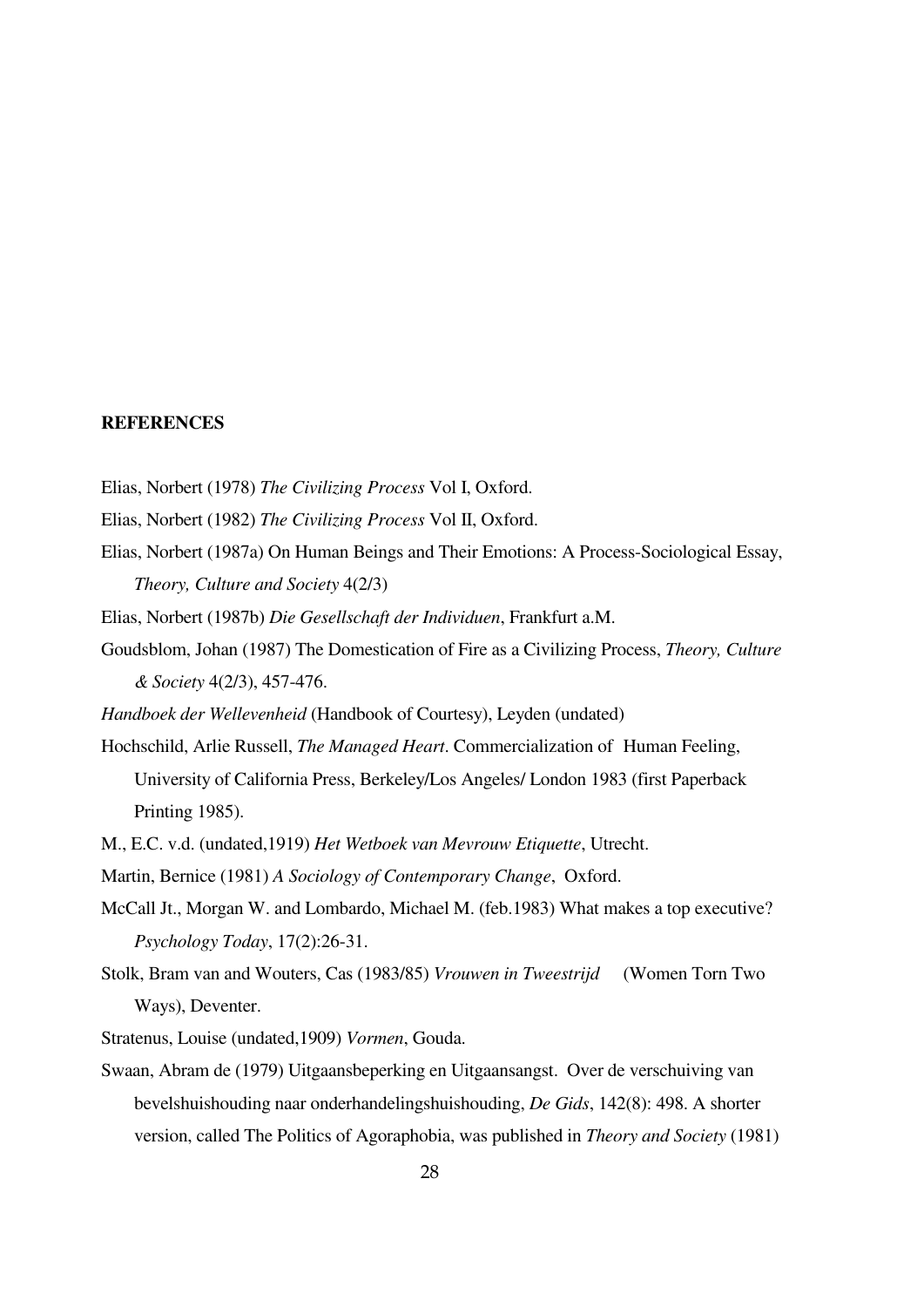10(3):359-86.

Wouters, Cas (1977) Informalization and the Civilizing Process, in P.R. Gleichmann, J. Goudsblom, H. Korte, *Human Figurations*, Amsterdam, 437-455.

Wouters, Cas (1986) Formalization and Informalization: Changing Tension Balances in Civilizing Processes, *Theory, Culture & Society* 3(2).

Wouters, Cas (1987) Developments in the Behavioural Codes between the Sexes: The

Formalization of Informalization in the Netherlands, 1930-85, *Theory, Culture & Society* 4(2/3).

Zutphen van Dedem, Mevr. van (1928) *Goede Manieren*, Amersfoort.

## **NOTES**

- 1 For example, in alphabetical order: F.G. Bailey, *The Tactical Uses of Passion*,Ithaca and London 1983; Norman K. Denzin, *On Understanding Emotion*, San Francisco etc. 1984 (In this book Hochschild is highly praised and she is quoted almost as frequently as Goffman is); most of Norbert Elias's work, but explicitely Elias 1987a; Nico H. Frijda, *The Emotions.* Studies in Emotion and Social Interaction, Cambridge and Paris 1986; T.J. Scheff, Toward Integration in the Social Psychology of Emotions, *Annual Review of Sociology* (1983) 9, 333-354.
- 2 Cf. *Theory, Culture & Society* (1987) 4(2-3), a double issue on Norbert Elias and Figurational or Process Sociology.
- 3 This seems to contradict Hochschild's opinion about men and women: "Men in general have not been trained to make their emotions a resource and are therefore less likely to develop their capacity for managing feeling."(165) The question how men attain the great majority of established power positions -in the public as well as in the private world- if *not* by using their feelings as instruments of orientation, is not raised.
- 4 Cf. Elias 1987b, particularly part three, pp 307-316. The concept Social Habitus is already frequently used in the original German edition of *The Civilizing Process*, for instance in Vorwort (1939), p. LXXVIII, but usually translated as 'social makeup'.
- 5 Bernice Martin (1981) popularized this term, coined by Parsons. In their disillusionment about the search for authenticity and spontaneity, and in their disgust of commercialization, Hochschild and Martin are two of a kind. Martin belittles the changes that took place in the codes of behaviour and feeling during the Expressive Revolution, while magnifying "the limited and self-defeating nature of the symbols of anti-structure, especially if they have to use institutions as vehicles of expression." (p.197) She sees the Punk movement as "the permanent marketability of colourful disillusion," (178) but does not her book meet the same description?
- 6 Cf. Elias (1987b), esp. part III Wandlungen der Wir-Ich-Balance. The experience of self which is at the basis of the distinction between 'real self' and 'false self' is extensively dealt with in this book.
- 7 The ability to combine directness and tactfulness also seems to be a dominant constituent of top executives. Cf. McCall and Lombardo (1983).